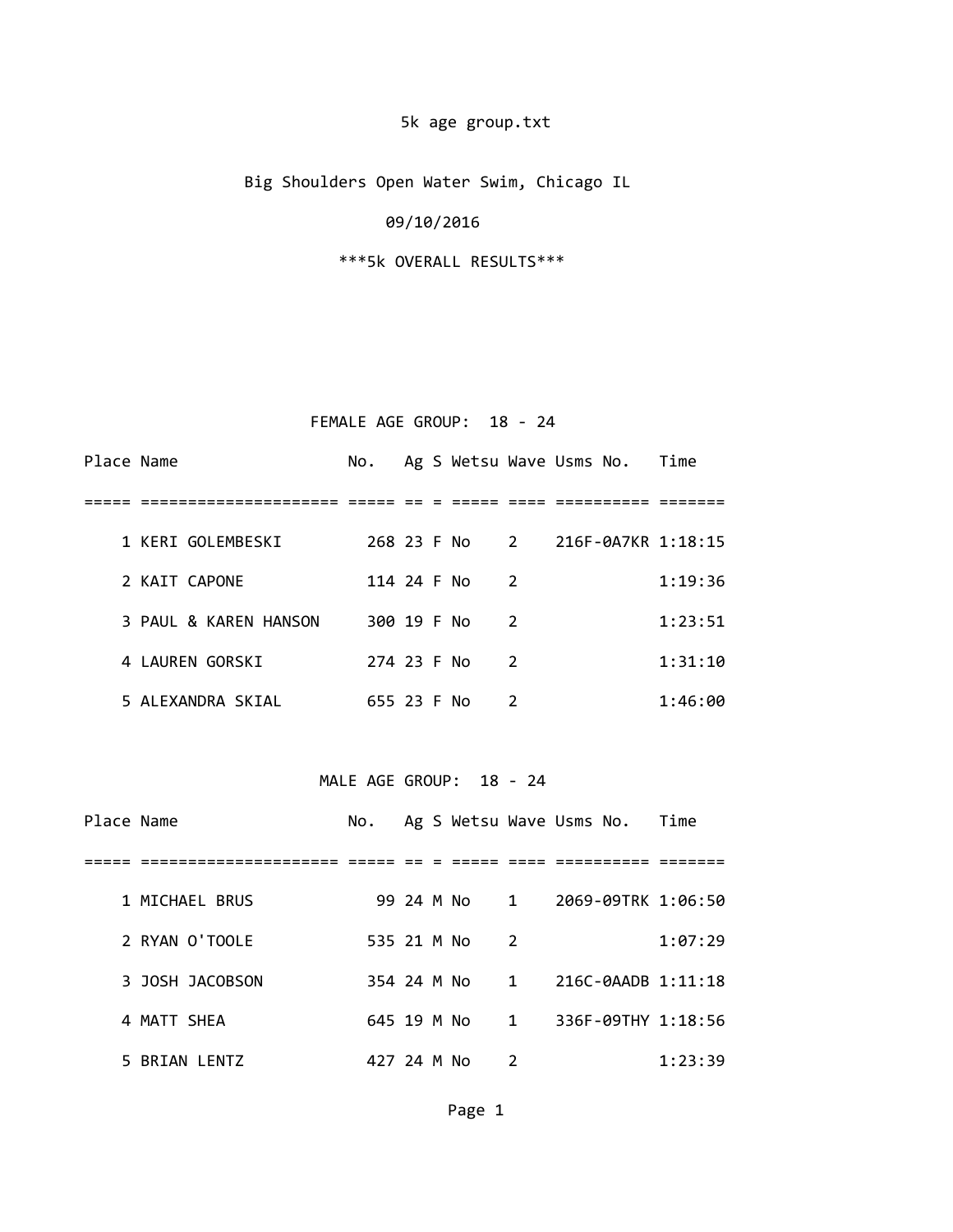|                     |             |  | 5k age group.txt |    |                                  |         |
|---------------------|-------------|--|------------------|----|----------------------------------|---------|
| 6 TAYLOR BURMEISTER |             |  |                  |    | 103 24 M No 2 216F-09C9R 1:24:03 |         |
| 7 THOMAS MEEKER     | 488 22 M No |  |                  | -2 |                                  | 1:29:02 |
| 8 JORDAN MOOS       | 500 24 M No |  |                  | -2 |                                  | 1:36:35 |
| 9 FRIK FIELDER      | 226 24 M No |  |                  |    |                                  | 1:39:02 |

#### FEMALE AGE GROUP: 25 - 29

| Place Name |                                  | No.         |            |                            |                | Ag S Wetsu Wave Usms No. Time    |         |
|------------|----------------------------------|-------------|------------|----------------------------|----------------|----------------------------------|---------|
|            |                                  |             |            |                            |                |                                  |         |
|            | 1 ADRIENNE BICEK                 |             |            | 53 25 F No 1               |                | 2167-09CDK 1:09:25               |         |
|            | 2 ASHLEY BOLIN                   |             |            | 71 26 F No                 | $\overline{2}$ |                                  | 1:12:04 |
|            | 3 KELSEY KENNEDY                 | 390 28 F No |            |                            | $\mathbf{1}$   | 166E-06ZWW 1:14:18               |         |
|            | 4 AMARA RIVERA                   | 592 29 F No |            | $\overline{\phantom{a}}$   |                | 106V-06G7U 1:15:34               |         |
|            | 5 MOLLY WOODFORD<br>775 26 F No  |             |            |                            | $\overline{2}$ | 206B-07VF9 1:15:38               |         |
|            | 6 LAURA ANSILIO                  |             | 13 29 F No |                            | $\overline{2}$ |                                  | 1:16:04 |
|            | 7 SARAH BEDNARCIK 45 26 F No     |             |            |                            | $\overline{2}$ | 1967-09JP7 1:18:20               |         |
|            | 8 LIZ URIBE                      | 712 29 F No |            | $\overline{\phantom{a}}$ 2 |                | 406A-06X86 1:18:49               |         |
|            | 9 ANNE GOLEMBESKI 267 26 F No    |             |            |                            | $\overline{2}$ |                                  | 1:23:44 |
|            | 10 MALLORY LAY                   |             |            | 423 29 F No 2              |                | 166U-09UUG 1:24:07               |         |
|            | 11 JENNA SAWICKI                 |             |            | 623 29 F No                | $\overline{2}$ | 2167-07JPM 1:27:31               |         |
|            | 12 NATALIE OSKVAREK 533 29 F No  |             |            |                            | $\overline{2}$ | 216D-0734R 1:29:53               |         |
|            | 13 LIZ WONG                      |             |            | 774 29 F No                | $\overline{2}$ | 026R-05YS6 1:30:04               |         |
|            | 14 LAUREN BLACK                  | 58 29 F No  |            |                            | 2              | 346D-07ZBP 1:37:50               |         |
|            | 15 ALISON MCTAGUE<br>487 25 F No |             |            |                            | $\overline{2}$ |                                  | 1:41:25 |
|            | 16 JULIA MALYSHEV                |             |            |                            |                | 455 28 F No 2 2163-0863U 1:48:15 |         |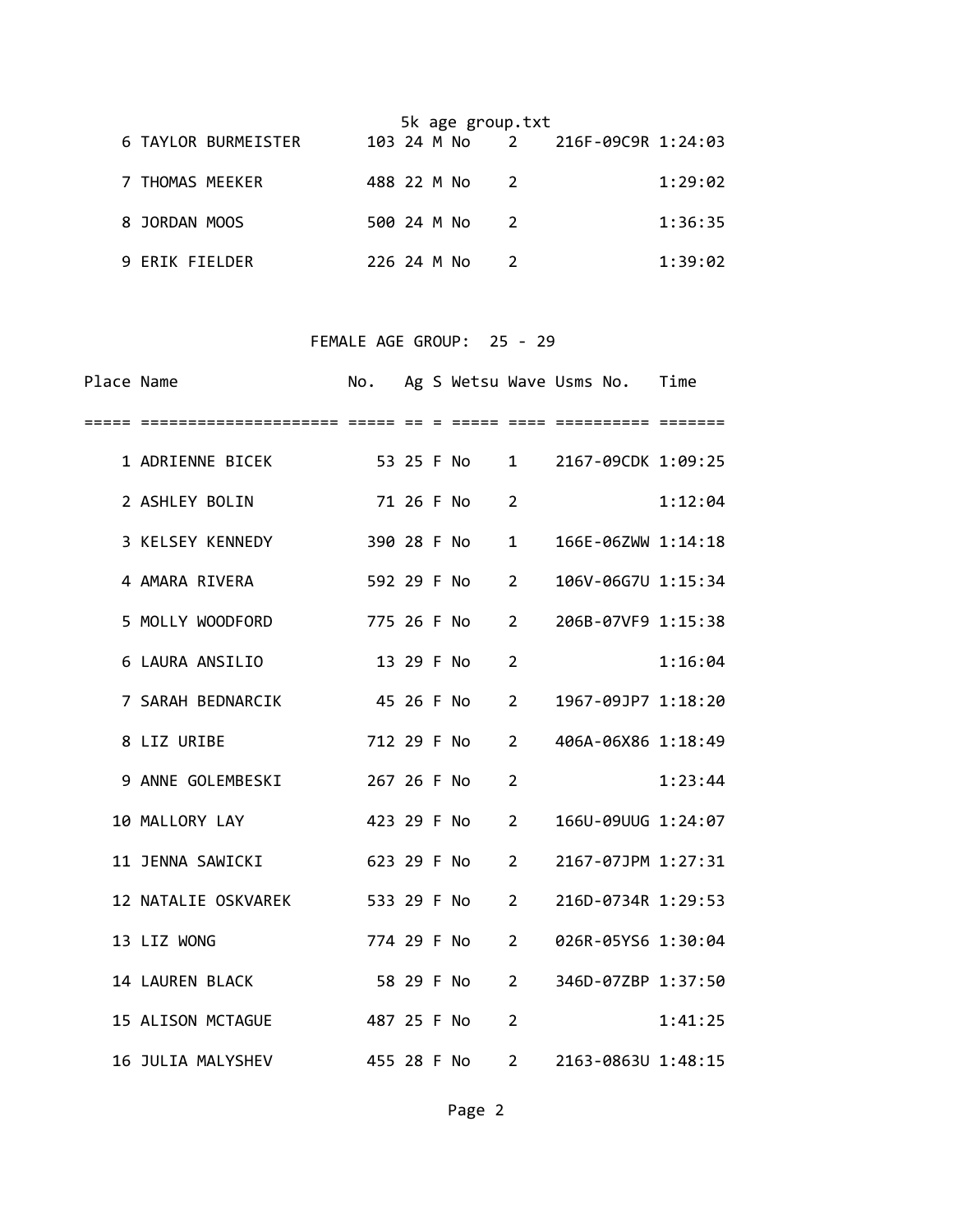|                 | 5k age group.txt |         |
|-----------------|------------------|---------|
| 17 SARAH CARTER | 123 28 F No      | 2:08:41 |

MALE AGE GROUP: 25 - 29

| Place Name |                                                    |               |  |                | No. Ag S Wetsu Wave Usms No. Time |         |
|------------|----------------------------------------------------|---------------|--|----------------|-----------------------------------|---------|
|            |                                                    |               |  |                |                                   |         |
|            | 1 ALEX TYLER 708 27 M No 2                         |               |  |                |                                   | 1:08:54 |
|            | 2 ALEX VAN HUIS 718 28 M No 2 216W-09B7J 1:10:41   |               |  |                |                                   |         |
|            | 3 CHRISTOPHER BANAS 26 29 M No                     |               |  | $\mathbf{1}$   |                                   | 1:14:02 |
|            | 4 BRENDAN JOYCE 375 26 M No                        |               |  | $\overline{2}$ |                                   | 1:15:24 |
|            | 5 CHRISTOPHER SYKES 692 27 M No 2                  |               |  |                | 216S-07PYG 1:15:31                |         |
|            | 6 ADAM VAN HUIS 717 26 M No 2                      |               |  |                |                                   | 1:15:39 |
|            | 7 ADAM MAGEE                                       | 452 29 M No 2 |  |                |                                   | 1:18:45 |
|            | 8 STEVEN BRUS                                      |               |  |                | 100 27 M No 2 1663-09TN1 1:19:52  |         |
|            | 9 JACKSON NICHOLSON 521 28 M No                    |               |  | 1              |                                   | 1:21:37 |
|            | 10 KEN PUTMAN                                      | 575 26 M No 2 |  |                |                                   | 1:22:12 |
|            | 11 DAN PERKEY                                      |               |  |                | 553 29 M No 2 216H-09NP2 1:22:21  |         |
|            | 12 ALEX FRASER                                     | 239 27 M No 2 |  |                | 216V-0958A 1:25:08                |         |
|            | 13 BJ YOUNGERMAN 783 28 M No 2                     |               |  |                |                                   | 1:27:52 |
|            | 14 MATTHEW NEZWEK 518 28 M No 2 196T-07U10 1:31:12 |               |  |                |                                   |         |
|            | 15 XANDER BENZIGER 50 25 M No 2                    |               |  |                | 2167-086MZ 1:41:27                |         |
|            | 16 JIM FRANKE                                      | 238 25 M No   |  | $\overline{2}$ |                                   | 1:41:35 |
|            | 17 KEVIN DONNELLY                                  | 195 29 M No   |  | $\overline{2}$ |                                   | 1:42:32 |
|            | 482 25 M No<br>18 SAXON MCKINVEN                   |               |  | $\overline{2}$ |                                   | 1:45:17 |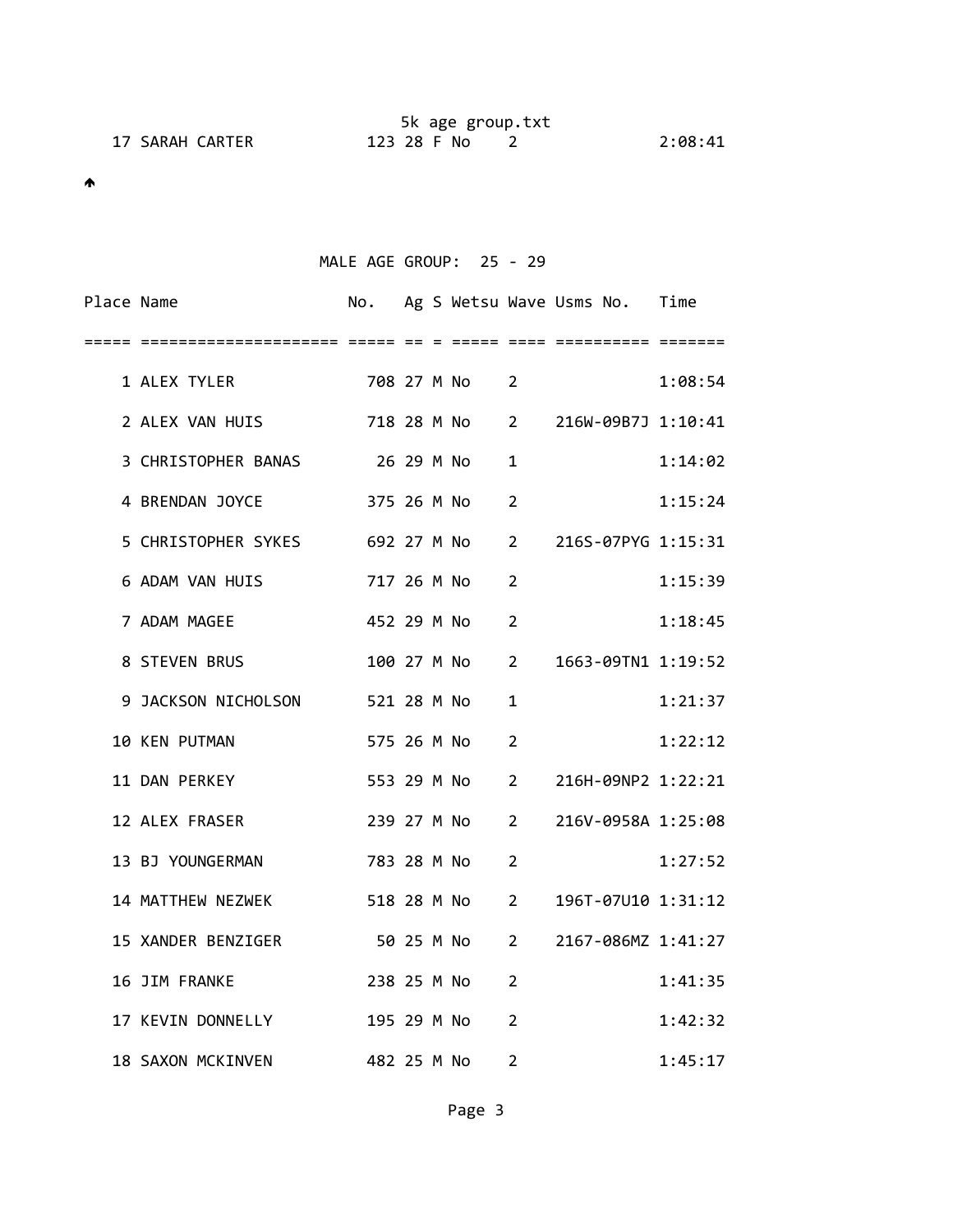|                   | 5k age group.txt |         |
|-------------------|------------------|---------|
| 19 ANDREW ALLISON | 6 28 M No        | 2:01:41 |

# FEMALE AGE GROUP: 30 ‐ 34

| Place Name |                                                     |               |  |            |                | No. Ag S Wetsu Wave Usms No. Time |         |
|------------|-----------------------------------------------------|---------------|--|------------|----------------|-----------------------------------|---------|
| =====      |                                                     |               |  |            |                |                                   |         |
|            | 1 ANNA COMELLA 148 30 F No 2 216Z-06Y7V 1:15:57     |               |  |            |                |                                   |         |
|            | 2 SAVANNAH MORTENSEN 507 30 F No                    |               |  |            |                | 1 1967-06DE0 1:16:17              |         |
|            | 3 MEGHAN WALSH                                      | 738 31 F No 2 |  |            |                | 206S-08AGF 1:16:35                |         |
|            | 4 KATE GRECO                                        |               |  |            |                | 280 30 F No 2 216Y-09TS3 1:16:58  |         |
|            | 5 JAMIE HASEMAN                                     | 307 31 F No 2 |  |            |                | 216N-05ER1 1:17:19                |         |
|            | 6 ISABEL MADEIRA                                    | 448 30 F No 2 |  |            |                | 216J-077X4 1:18:16                |         |
|            | 7 STACY GILBERT                                     | 263 30 F No 2 |  |            |                | 2161-06UXC 1:19:42                |         |
|            | 8 ROSEMARY MERKEL                                   | 490 32 F No 2 |  |            |                | 086Y-080D2 1:23:47                |         |
|            | 9 RACHEL WENDER 752 31 F No                         |               |  |            | $\overline{2}$ |                                   | 1:24:10 |
|            | 10 ASHLEY BRANIECKI                                 | 84 30 F No    |  |            | $\overline{2}$ | 186V-06118 1:24:36                |         |
|            | 11 MELISSA ANDREWS                                  |               |  | 12 34 F No | 2              | 2162-04TGZ 1:26:10                |         |
|            | 12 KATIE PETRUSIC                                   | 555 30 F No   |  |            | $\overline{2}$ |                                   | 1:29:36 |
|            | 13 MEREDITH ERWIN<br>222 31 F No                    |               |  |            | $\overline{2}$ | 176Z-06H1G 1:31:18                |         |
|            | 14 LINSON BOYLAN                                    | 80 33 F No    |  |            | $\overline{2}$ |                                   | 1:31:33 |
|            | 15 CHRISTINE JOHNSON 365 32 F No                    |               |  |            | $\overline{2}$ |                                   | 1:32:09 |
|            | 16 STEPHANIE DUMIRE 202 33 F No 2                   |               |  |            |                | 216P-0638Z 1:32:14                |         |
|            | 17 SARA GOMBASH LAMPE 269 31 F No 2                 |               |  |            |                | 176Y-04P3A 1:33:32                |         |
|            | 18 NATALIE LENISKI 426 30 F No 2 166V-06UK4 1:37:08 |               |  |            |                |                                   |         |
|            |                                                     |               |  |            |                |                                   |         |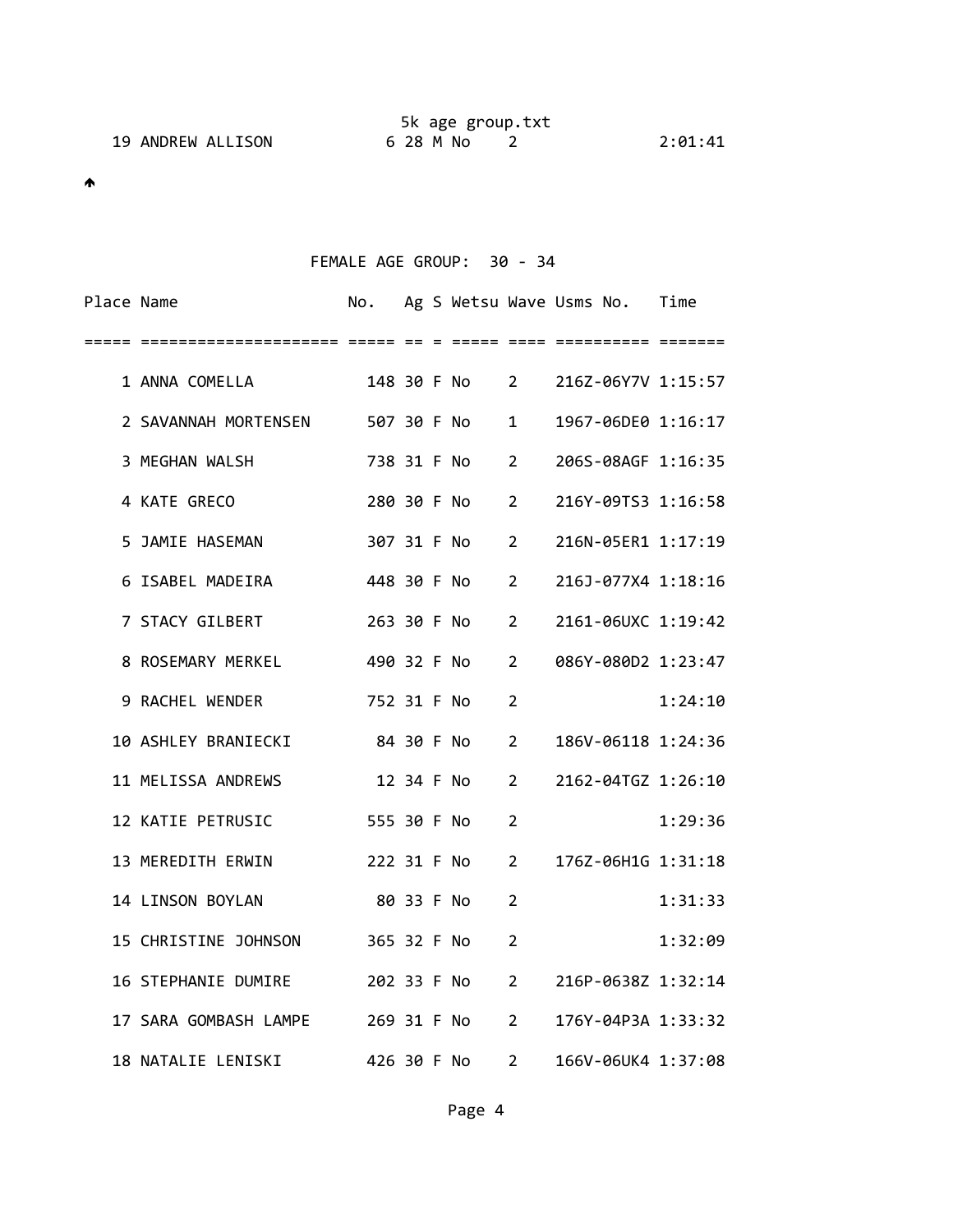|  |                       |             |  | 5k age group.txt |                |                      |         |
|--|-----------------------|-------------|--|------------------|----------------|----------------------|---------|
|  | 19 SARAH JAMISON      | 355 33 F No |  |                  | $2^{\circ}$    | 446K-09TS5 1:39:00   |         |
|  | 20 JOSEPHINE PALMERIN |             |  | 540 34 F No      |                | 2 2861-0A24V 1:39:48 |         |
|  | 21 TERI MILLER        | 495 34 F No |  |                  | $\overline{2}$ | 176Z-06MP2 1:39:53   |         |
|  | 22 ANDREA VUTURO      | 730 33 F No |  |                  | 2              |                      | 1:39:56 |
|  | 23 ANDREA QUINTOS     | 578 33 F No |  |                  | $\overline{2}$ | 166N-081CZ 1:42:04   |         |
|  | 24 JEN CATELLIER      | 128 34 F No |  |                  | $\overline{2}$ |                      | 1:43:39 |
|  | 25 KATE CIUREJ        | 138 31 F No |  |                  | $2^{\circ}$    | 3664-077RT 1:43:46   |         |
|  | 26 MIKALA SHREMSHOCK  | 648 33 F No |  |                  | $\overline{2}$ | 116U-07VUW 1:44:06   |         |
|  | 27 NINA GUTMANIS      | 290 32 F No |  |                  | $\mathcal{P}$  |                      | 1:48:27 |
|  | 28 ALEXANDRA KONET    | 409 33 F No |  |                  | $\overline{2}$ | 176X-09MXY 1:48:33   |         |
|  | 29 EMILY DANGREMOND   | 169 30 F No |  |                  | $2^{\circ}$    | 2168-06GJ1 1:53:18   |         |

MALE AGE GROUP: 30 - 34

| Place Name |                                                      |             |  |                | No. Ag S Wetsu Wave Usms No. Time |         |
|------------|------------------------------------------------------|-------------|--|----------------|-----------------------------------|---------|
|            | --------- -----                                      |             |  |                |                                   |         |
|            | 1 CRAIG FREDERIKSEN 242 30 M No 1 2160-06REY 1:04:10 |             |  |                |                                   |         |
|            | 2 JUSTIN CHILES                                      |             |  |                | 133 33 M No 1 2160-038X9 1:04:29  |         |
|            | 3 CHRISTIAN VANDERKAAY 720 34 M No 1                 |             |  |                | 196A-072R8 1:04:32                |         |
|            | 4 DAVID DOERR                                        |             |  |                | 192 34 M No 2 216J-02B2H 1:13:21  |         |
|            | 5 KARL SWANSON                                       | 688 32 M No |  | 2              |                                   | 1:15:30 |
|            | 6 RYAN MAYNARD                                       |             |  |                | 470 34 M No 2 416X-0A98C 1:15:41  |         |
|            | 7 TIM THOMAS                                         |             |  |                | 699 33 M No 2 416A-0A8ZK 1:15:43  |         |
|            | 8 ADAN JIMENEZ                                       |             |  |                | 361 32 M No 2 216M-06NMW 1:16:50  |         |
|            | 9 PATRICK BOYLAN                                     | 81 32 M No  |  | $\overline{2}$ |                                   | 1:17:48 |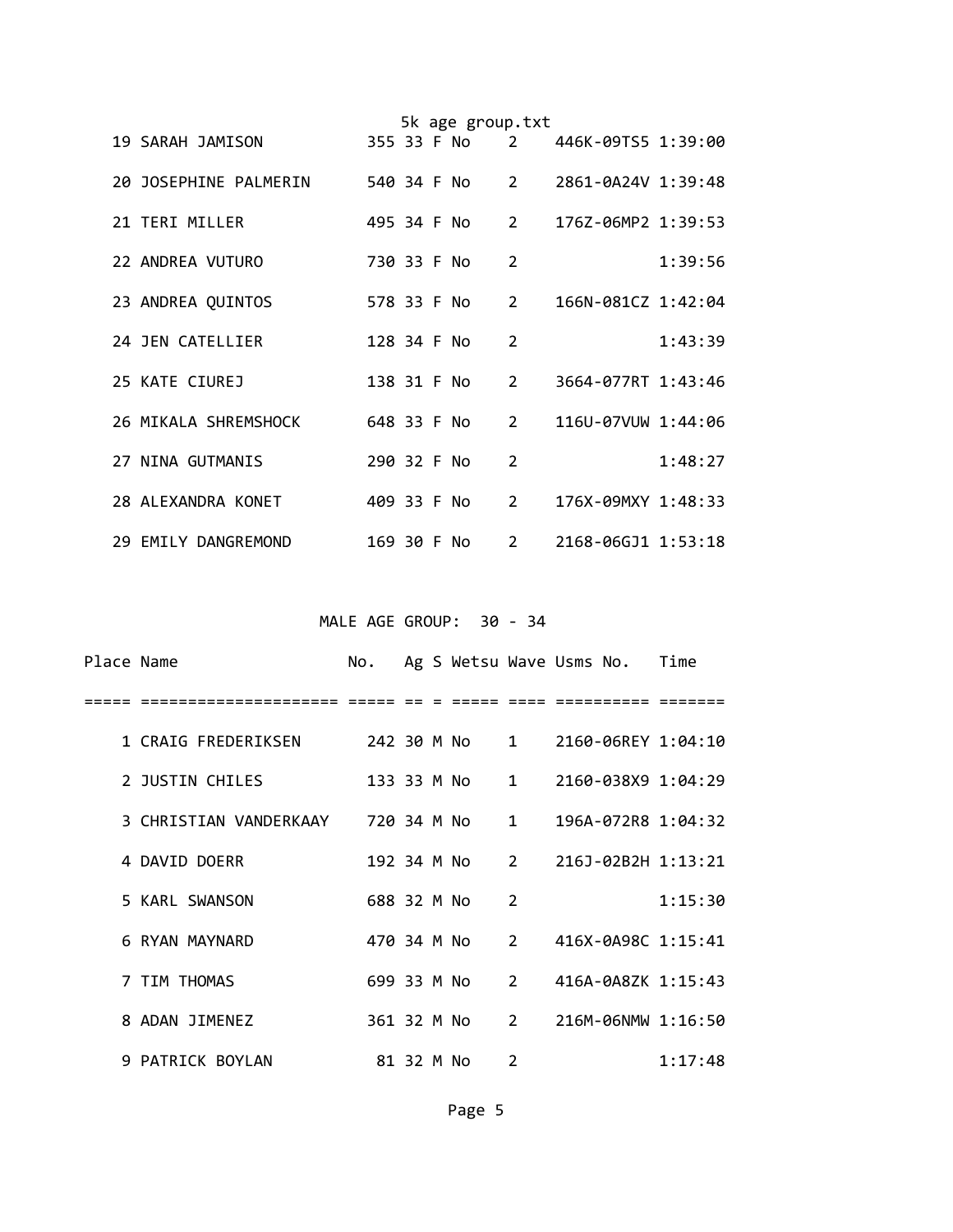|  |                                       |             |  | 5k age group.txt |                |                    |         |
|--|---------------------------------------|-------------|--|------------------|----------------|--------------------|---------|
|  | 10 ROBERT PAYNE                       |             |  | 549 34 M No      | 2              | 2167-09SW5 1:18:49 |         |
|  | 11 MATTHEW TRAUNER                    |             |  | 707 31 M No      | $\mathbf{1}$   | 216N-075B0 1:23:32 |         |
|  | 12 MARC MASSARO                       |             |  | 464 33 M No      | $2^{\circ}$    | 216A-05GHH 1:25:40 |         |
|  | 13 TOM MORAN                          | 502 32 M No |  |                  | $\overline{2}$ |                    | 1:26:32 |
|  | 14 NICHOLAS FIELDHOUSE<br>228 31 M No |             |  |                  | $\overline{2}$ |                    | 1:28:57 |
|  | 15 JONATHAN JOHANSEN                  | 362 32 M No |  |                  | $\mathcal{P}$  |                    | 1:33:17 |
|  | <b>16 STEVEN FUCHS</b>                | 245 30 M No |  |                  | $\overline{2}$ |                    | 1:34:24 |
|  | 17 MATTHEW HOELLE                     | 331 34 M No |  |                  | $\overline{2}$ |                    | 1:38:43 |
|  | 18 JORDAN SKORNIK                     | 657 33 M No |  |                  | 2              |                    | 1:42:05 |
|  | 19 ERIC BRANDNER                      |             |  | 83 32 M No       | $\overline{2}$ | 166V-07T8C 1:42:29 |         |
|  | 20 TREVOR NICHOLAS                    | 519 30 M No |  |                  | $\overline{2}$ | 216C-07J8X 1:45:43 |         |
|  | 21 MARTIN CHRISTIAN                   | 135 31 M No |  |                  | $2^{\circ}$    | 216Z-07WAH 1:49:09 |         |
|  | 22 VITO WAGNER                        | 732 34 M No |  |                  | $\overline{2}$ | 226H-067TA 1:51:20 |         |

# FEMALE AGE GROUP: 35 - 39

| Place Name |                      | No.         |            |  |   | Ag S Wetsu Wave Usms No. | Time    |
|------------|----------------------|-------------|------------|--|---|--------------------------|---------|
|            |                      |             |            |  |   |                          |         |
|            | 1 JANET WALBERER     | 734 39 F No |            |  | 3 |                          | 1:16:24 |
|            | 2 JESSICA KIERAS     | 396 36 F No |            |  | 3 | 376D-07U59 1:16:27       |         |
|            | 3 ELIZABETH BOURKE   |             | 75 39 F No |  | 3 | $196K - 097NW$ $1:18:56$ |         |
|            | 4 JENNY BIRMELIN     |             | 57 39 F No |  | 3 | 196D-0292V 1:19:39       |         |
|            | 5 KAREN CRAVOTTA     | 159 36 F No |            |  | 3 |                          | 1:23:27 |
|            | 6 CAROLYN PETTERSSON | 556 39 F No |            |  | 3 | 206Z-001CN 1:23:44       |         |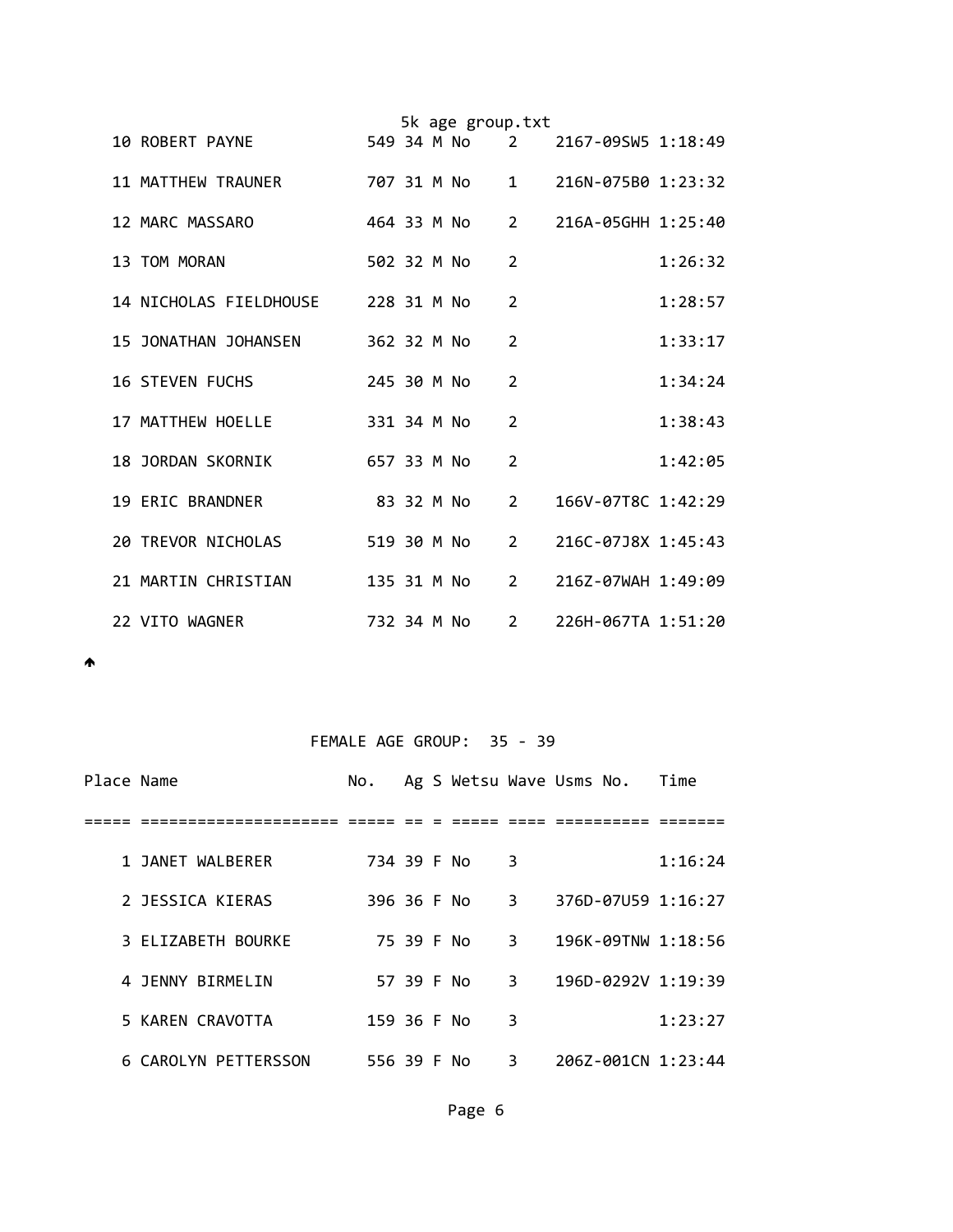|  |                    |             |            | 5k age group.txt |                               |                        |         |
|--|--------------------|-------------|------------|------------------|-------------------------------|------------------------|---------|
|  | 7 KATY SAHM        | 621 39 F No |            |                  | $\overline{3}$ $\overline{3}$ | $166G - 02BND 1:24:47$ |         |
|  | 8 RACHEL RIVERA    | 593 38 F No |            |                  | $3^{\circ}$                   | 1660-RAE78 1:26:17     |         |
|  | 9 LAURA RAWLINS    | 579 38 F No |            |                  | $\overline{3}$                | 2161-02UV4 1:26:19     |         |
|  | 10 MICHAL HENTH    | 318 35 F No |            |                  | $2^{\circ}$                   | 1568-0A48R 1:26:39     |         |
|  | 11 JENELLA HODEL   |             |            | 328 39 F No      | $3^{\circ}$                   | 196H-06XUD 1:30:43     |         |
|  | 12 NORA BARRY      |             | 32 38 F No |                  | 3                             |                        | 1:31:01 |
|  | 13 SHANE BAKER     |             | 24 38 F No |                  | 3                             | 2168-083P3 1:42:21     |         |
|  | 14 MARISSA FILIPPO | 229 38 F No |            |                  | 3                             | 216J-07EVU 1:47:37     |         |
|  | 15 SARA BANNER     |             | 27 39 F No |                  | 3                             | 286P-082FK 1:49:57     |         |
|  | 16 ANGELA POE      | 563 38 F No |            |                  | 3                             | 416W-08171 1:52:53     |         |
|  | 17 MASUMI YONEYAMA | 782 39 F No |            |                  | $\overline{3}$                | 216B-0A1RD 2:01:07     |         |
|  | 18 NOODLES HEHER   | 312 35 F No |            |                  | 2                             |                        | 2:05:17 |

MALE AGE GROUP: 35 - 39

| Place Name |                    | No.         |  |               |                        | Ag S Wetsu Wave Usms No. Time          |         |
|------------|--------------------|-------------|--|---------------|------------------------|----------------------------------------|---------|
|            |                    |             |  |               |                        |                                        |         |
|            | 1 JEFF OSTERMANN   |             |  |               |                        | 534 38 M No 1 1662-05TD5 1:07:50       |         |
|            | 2 STEPHEN ROUCH    |             |  |               |                        | 610 36 M No 1 166B-R0UCH 1:08:46       |         |
|            | 3 CONRAD RODAS     |             |  | 601 35 M No 2 |                        | 326N-01WK5 1:09:06                     |         |
|            | 4 BRAD RIETEMA     | 589 39 M No |  |               | $1 \quad \blacksquare$ | 196M-07RDM 1:12:39                     |         |
|            | 5 TIMOTHY CARLSON  | 119 36 M No |  |               |                        | $1 \qquad 216P - 05F70 \qquad 1:13:14$ |         |
|            | 6 MAURICE TETZLAFF |             |  | 698 39 M No 1 |                        | 2064-01S12 1:13:49                     |         |
|            | 7 KEALA EDE        | 208 38 M No |  |               | $\mathbf{1}$           |                                        | 1:14:59 |
|            | 8 GRANT SJOSTROM   |             |  | 654 36 M No 3 |                        | 2165-09TJS 1:17:07                     |         |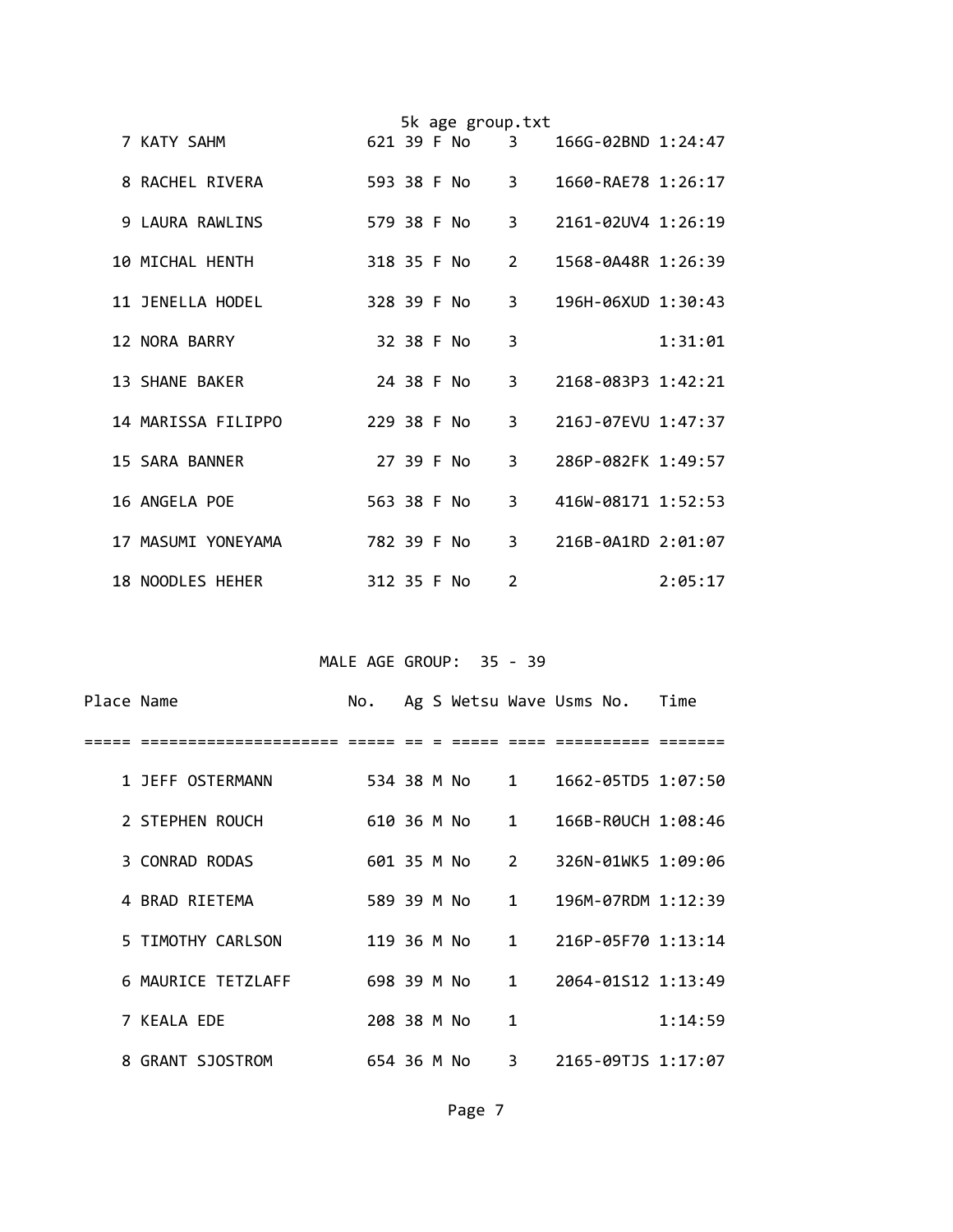|                      |             |           | 5k age group.txt |                |                    |         |
|----------------------|-------------|-----------|------------------|----------------|--------------------|---------|
| 9 NOAH DOWELL        | 199 38 M No |           |                  | 3              |                    | 1:20:23 |
| 10 PAUL TZUR         |             |           | 710 37 M No      | 3 <sup>7</sup> | 216J-067KS 1:20:37 |         |
| 11 BRICE STRICKLAND  |             |           | 679 35 M No      | $\overline{2}$ | 216S-07HEP 1:21:47 |         |
| 12 DANA KIRK         | 399 39 M No |           |                  | 3              | 196A-029RW 1:24:04 |         |
| 13 KYLE STERUP       | 673 36 M No |           |                  | 3              |                    | 1:25:00 |
| 14 JEFFREY ROGERS    | 608 37 M No |           |                  | 3              | 2065-08928 1:25:31 |         |
| 15 RON AIDIKONIS     |             | 3 38 M No |                  | 3              | 216Y-09U1C 1:35:03 |         |
| 16 PHIL HORSTMANN    | 340 37 M No |           |                  | 3              |                    | 1:35:14 |
| 17 JOHN COPELAND     | 153 35 M No |           |                  | 2              | 216G-089VJ 1:37:05 |         |
| <b>18 BRAD PARKS</b> | 542 39 M No |           |                  | 3              | 416F-07JDU 1:37:20 |         |
| 19 SCOTT CARR        | 121 39 M No |           |                  | 3              | 216J-067V0 1:37:31 |         |
| 20 CLARK LINDSAY     | 436 37 M No |           |                  | $\overline{3}$ |                    | 1:37:41 |
| 21 EDWARD FLUET      | 234 38 M No |           |                  | 3              | 3862-04A5D 1:38:44 |         |
| 22 ADAM COHON        | 145 36 M No |           |                  | 3              |                    | 1:38:58 |
| 23 KEVIN BROWNING    | 98 37 M No  |           |                  | 3              |                    | 1:39:47 |
| 24 RON LASCHEVER     | 419 39 M No |           |                  | 3              | 216X-073BU 1:45:49 |         |
| 25 BRAD GOODWIN      | 272 39 M No |           |                  | 3              | 186B-08EXR 1:46:38 |         |
| 26 SCOTT GUNSAULLUS  | 288 39 M No |           |                  | 3              | 146H-0A5E6 1:50:29 |         |

 $\spadesuit$ 

## FEMALE AGE GROUP: 40 ‐ 44

| Place Name |                      |  |  | No. Ag S Wetsu Wave Usms No.     | Time |
|------------|----------------------|--|--|----------------------------------|------|
|            |                      |  |  |                                  |      |
|            | 1 JOY STOVER HALGREN |  |  | 677 40 F No 1 2861-01NSH 1:10:16 |      |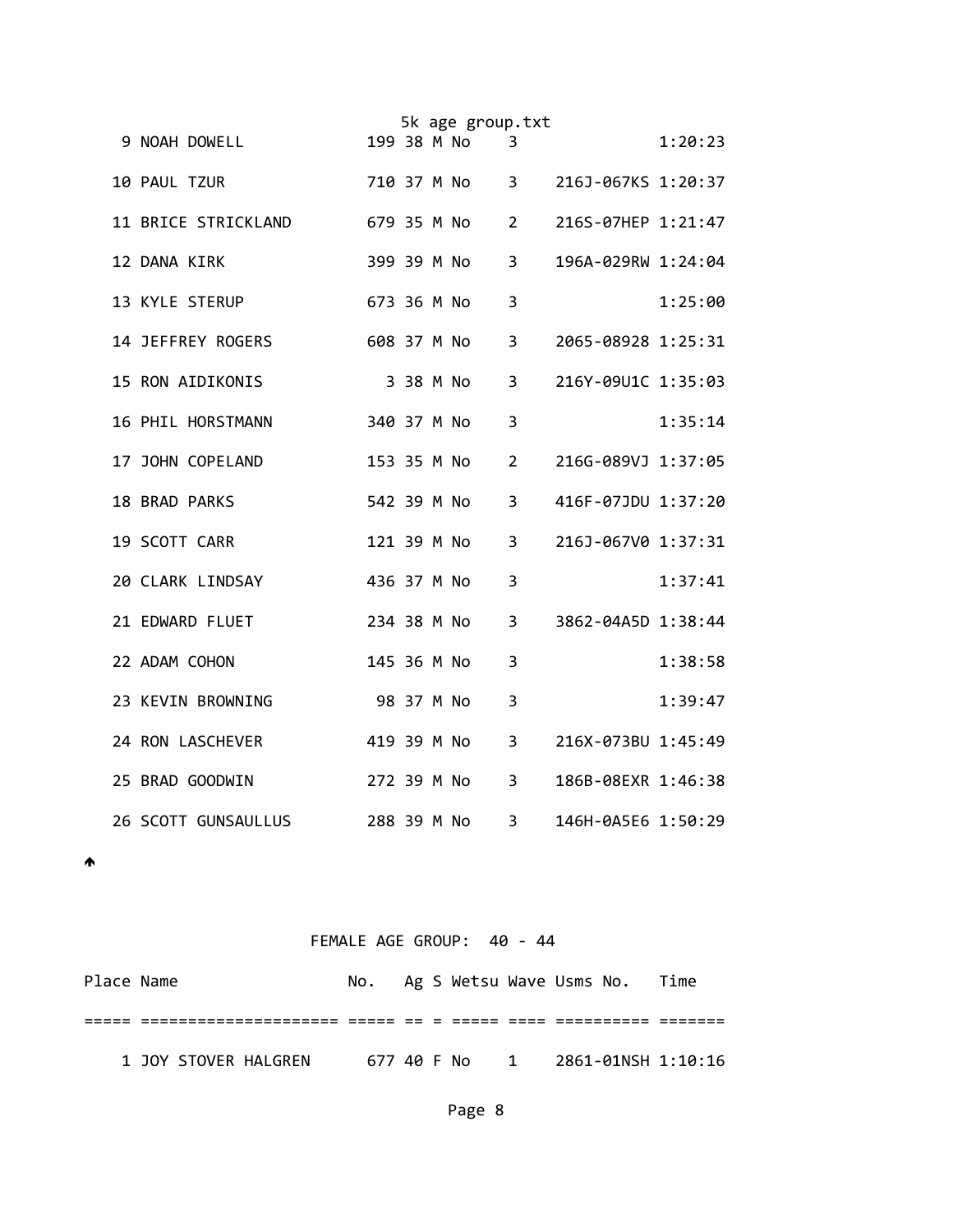|  |                      |             |            | 5k age group.txt |                |                    |         |
|--|----------------------|-------------|------------|------------------|----------------|--------------------|---------|
|  | 2 BRITTA ENGLISH     |             |            | 220 43 F No      | 3              | 1663-02BDG 1:10:57 |         |
|  | 3 BETSY MULLINS      |             |            | 510 42 F No      | $3^{\circ}$    | 156V-06CBM 1:12:05 |         |
|  | 4 KATHERINE DENMEAD  | 183 41 F No |            |                  | 1              |                    | 1:14:30 |
|  | 5 MARY BRADBURY      |             | 82 44 F No |                  | 4              | 216N-02KMR 1:16:52 |         |
|  | 6 CANDACE CHAM       | 130 43 F No |            |                  | 3              | 216D-02UKU 1:21:11 |         |
|  | 7 JESSICA SMITH      | 661 41 F No |            |                  | 3              | 216G-07U6C 1:21:14 |         |
|  | 8 JENNI HOFF         | 332 40 F No |            |                  | 3              | 4162-085PK 1:25:46 |         |
|  | 9 KERRY THOMSON      | 700 42 F No |            |                  | 3              | 166H-07BTM 1:25:50 |         |
|  | 10 HEIDI LOECKE      | 439 44 F No |            |                  | 4              | 286X-05F8P 1:26:06 |         |
|  | 11 JENNIFER JOHNSON  | 369 41 F No |            |                  | 3              | 2163-05YEU 1:26:38 |         |
|  | 12 TRACY KNIGHT      | 402 44 F No |            |                  | 4              | 166Y-02AKX 1:28:34 |         |
|  | 13 LORI HEMMELGARN   | 315 42 F No |            |                  | 3              | 156J-07VJ4 1:33:58 |         |
|  | 14 JEANNETTE STAWSKI | 669 41 F No |            |                  | 3              |                    | 1:34:22 |
|  | 15 KELSEE COYKENDALL | 157 42 F No |            |                  | 3              | 046X-01XEH 1:35:20 |         |
|  | 16 MARY QUINN        | 577 44 F No |            |                  | 4              | 2161-02V3W 1:41:53 |         |
|  | 17 CARRIE STRALOW    | 678 41 F No |            |                  | 3              | 2163-099B0 1:41:55 |         |
|  | 18 EMILY WILLIAMS    | 765 40 F No |            |                  | 3              | 1565-06TN8 1:42:00 |         |
|  | 19 AMANDA TERZES     |             |            | 696 40 F No      | 3 <sup>7</sup> | 1969-065U6 1:43:07 |         |
|  | 20 SARAH CHILENSKI   |             |            | 132 41 F No      | $3^{\circ}$    | 226Z-04WS2 1:44:14 |         |
|  | 21 SARAH CARTER      |             |            | 124 41 F No      | $3^{\circ}$    | 2162-02VD6 1:46:42 |         |
|  | 22 KARA PRIEHS       |             |            | 572 43 F No      | 3 <sup>7</sup> | 1969-07XT0 1:46:48 |         |
|  | 23 MEREDITH GLICK    |             |            | 265 40 F No      | 3 <sup>7</sup> | 2162-06AXW 1:47:36 |         |
|  | 24 NINA CARDONA      |             |            | 116 41 F No      | $3^{\circ}$    | 1566-095WP 1:51:53 |         |
|  | 25 AMBER RITTER      |             |            | 591 41 F No      | 3              |                    | 1:59:30 |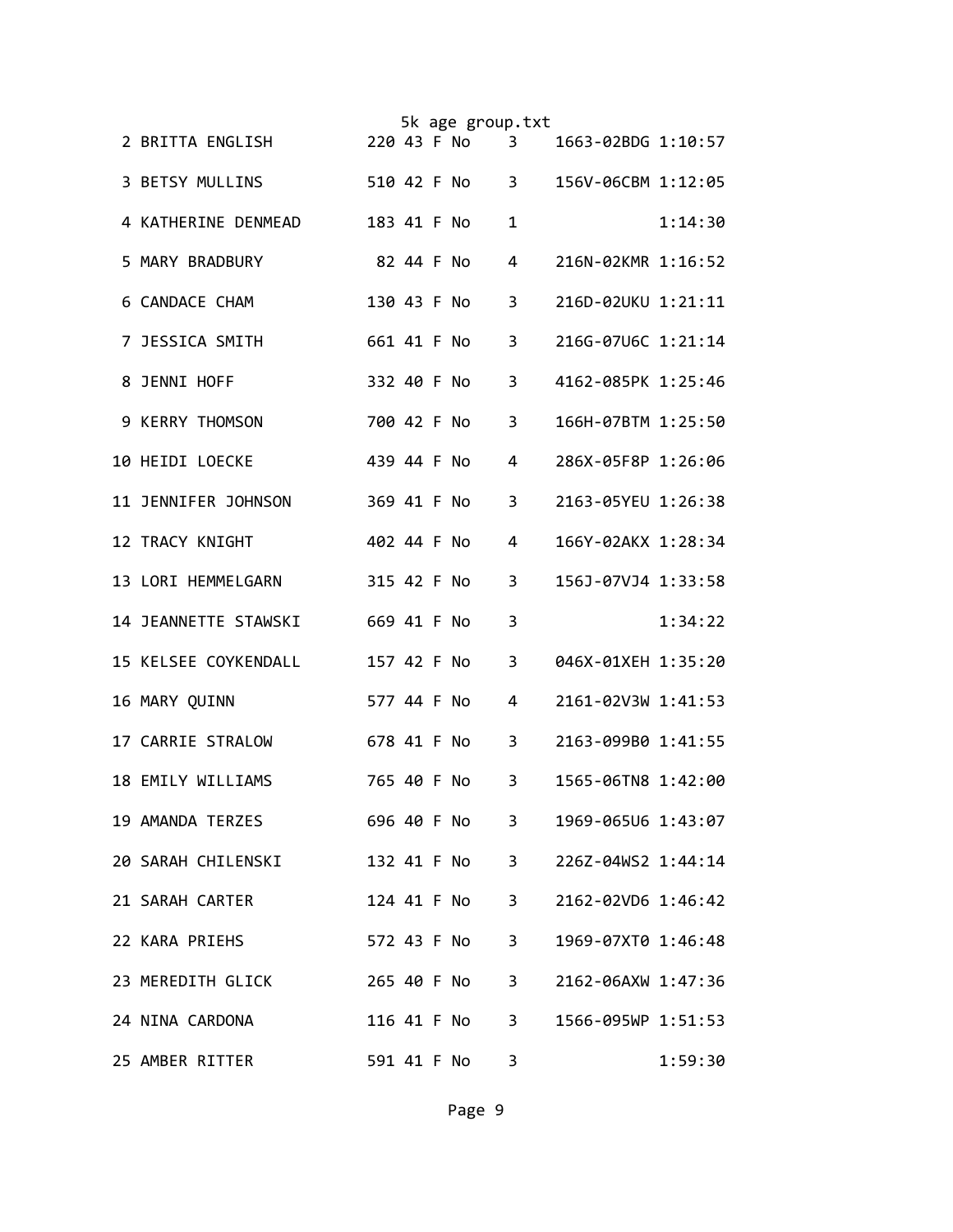MALE AGE GROUP: 40 - 44

| Place Name |                                   |               |  |               |                        | No. Ag S Wetsu Wave Usms No. Time |  |
|------------|-----------------------------------|---------------|--|---------------|------------------------|-----------------------------------|--|
| =====      |                                   |               |  |               |                        |                                   |  |
|            | 1 ADAM DAWKINS                    |               |  | 174 41 M No 1 |                        | 1663-02A8C 1:00:58                |  |
|            | 2 MICHAEL MCCULLOCH 476 41 M No 1 |               |  |               |                        | 166V-087H8 1:05:04                |  |
|            | 3 PAUL READER                     | 581 41 M No   |  |               | $1 \quad \blacksquare$ | 2161-07S23 1:08:01                |  |
|            | 4 TODD DAWKINS                    |               |  |               | $\mathbf{1}$           | 1665-02A8E 1:08:54                |  |
|            | 5 SCOTT CARL                      |               |  |               | $4 \quad$              | 216D-0051B 1:11:31                |  |
|            | 6 MATTHEW GETTY                   |               |  |               |                        | 262 41 M No 3 226D-03G83 1:13:04  |  |
|            | 7 DAN WENDT                       |               |  | 753 43 M No   |                        | 1 2167-05Y8S 1:13:52              |  |
|            | 8 DENNIS MULLINS                  | 511 42 M No 3 |  |               |                        | 156X-06CBJ 1:14:23                |  |
|            | 9 ANDY HOLCK                      |               |  | 336 44 M No 4 |                        | 2168-09322 1:15:55                |  |
|            | 10 ANDREW WALBERER 733 44 M No    |               |  |               | $\overline{4}$         | 216X-005XM 1:16:41                |  |
|            | 11 CHAD SCOTT                     | 638 42 M No   |  |               | $3^{\circ}$            | 216B-06MYY 1:18:00                |  |
|            | 12 CHAD STEED                     |               |  | 670 44 M No   | $\mathbf{1}$           | 196S-028T4 1:18:02                |  |
|            | 13 KEVIN GROTKE                   | 285 44 M No 4 |  |               |                        | 216J-06JX8 1:18:12                |  |
|            | 14 ADAM PARKER                    |               |  |               |                        | 541 40 M No 3 2165-02V85 1:19:02  |  |
|            | <b>15 BRIAN RUARK</b>             |               |  | 612 40 M No 3 |                        | 206C-01RX6 1:19:57                |  |
|            | 16 ANDREW HARTMAN                 |               |  | 304 44 M No   |                        | 4 216T-02X6B 1:20:18              |  |
|            | 17 STEPHEN BIRD                   |               |  | 56 43 M No    | 3                      | 4060-09T70 1:21:35                |  |
|            | 18 THOMAS SLAD                    |               |  | 658 44 M No   | $\overline{4}$         | 2160-08E83 1:22:53                |  |
|            | 19 MARK KOZLOWSKI                 | 412 41 M No   |  |               | 3                      | 216N-07J3C 1:22:56                |  |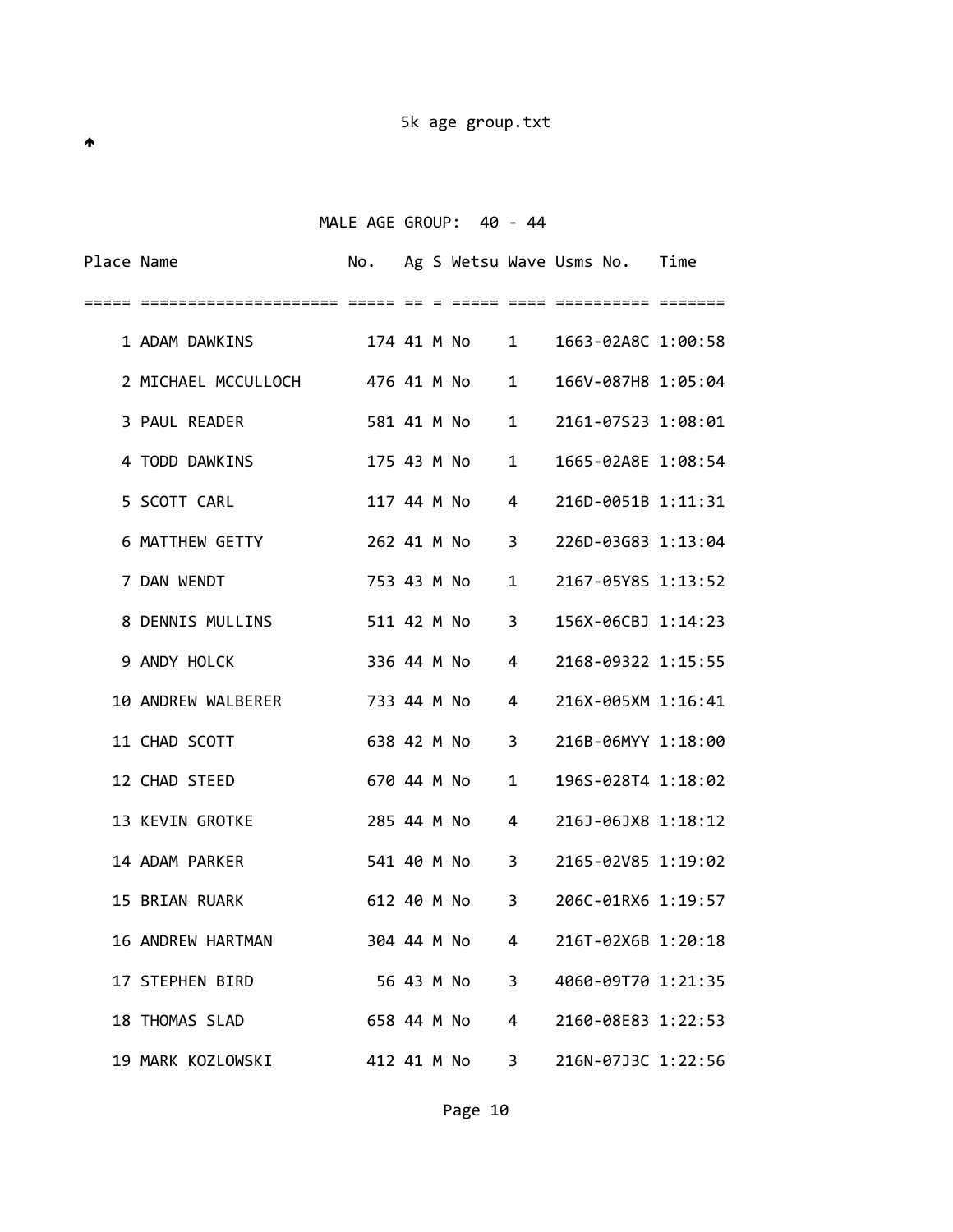|  |                                     |             |           | 5k age group.txt |                |                    |         |
|--|-------------------------------------|-------------|-----------|------------------|----------------|--------------------|---------|
|  | 20 BRIAN DIAZ                       | 185 40 M No |           |                  | 3              |                    | 1:23:33 |
|  | 21 BYRON DEBORD                     |             |           |                  | $3^{\circ}$    | 2168-067E6 1:25:19 |         |
|  | 22 GEORGE LATHROP                   | 421 42 M No |           |                  | 3              | 1668-005BS 1:26:15 |         |
|  | 23 DANNY MCGRATH                    | 479 40 M No |           |                  | 3              |                    | 1:26:21 |
|  | 24 DANIEL BUGNER                    | 102 41 M No |           |                  | 3              | 216M-001GK 1:26:59 |         |
|  | 25 GRANT SUTTON                     | 687 41 M No |           |                  | 3              | 2162-091GB 1:27:36 |         |
|  | 26 BRYAN KOCH                       | 404 41 M No |           |                  | 3              | 156R-06N9C 1:29:25 |         |
|  | 27 GEORGE MILLER                    | 494 42 M No |           |                  | 3              | 216Z-06FUU 1:29:55 |         |
|  | 28 JOHN AKALAITIS                   |             | 4 43 M No |                  | 3              | 2169-06M31 1:31:49 |         |
|  | 29 MICHAEL MELLOR                   | 489 41 M No |           |                  | 3              | 196K-09TSG 1:33:34 |         |
|  | 30 DAN WEED                         | 743 43 M No |           |                  | 3              |                    | 1:33:36 |
|  | 442 44 M No<br>31 MICHAEL LOSZEWSKI |             |           |                  | 4              |                    | 1:36:42 |
|  | 32 RYAN MATTISON                    | 467 42 M No |           |                  | 3              | 2069-087KG 1:36:53 |         |
|  | 33 ERIC LANDAHL                     | 415 44 M No |           |                  | 4              |                    | 1:37:14 |
|  | 34 BARCLAY HERSHEY                  | 320 40 M No |           |                  | 3              | 186X-06D09 1:38:17 |         |
|  | 35 CHRISTOPHER OLIPHANT 530 44 M No |             |           |                  | $\overline{4}$ | 1561-07VP4 1:52:21 |         |
|  | 36 JESSE CZACH                      | 164 41 M No |           |                  | 3              | 216P-06MYM 1:53:28 |         |
|  | <b>37 KEVIN RUTLEDGE</b>            | 618 41 M No |           |                  | 3              |                    | 2:11:39 |

 $\spadesuit$ 

## FEMALE AGE GROUP: 45 - 49

| Place Name |             | No.         |  |  | Ag S Wetsu Wave Usms No.     | Time |
|------------|-------------|-------------|--|--|------------------------------|------|
|            |             |             |  |  |                              |      |
|            | 1 JULIE MAY | 469 49 F No |  |  | 4        4163-06T3A  1:17:30 |      |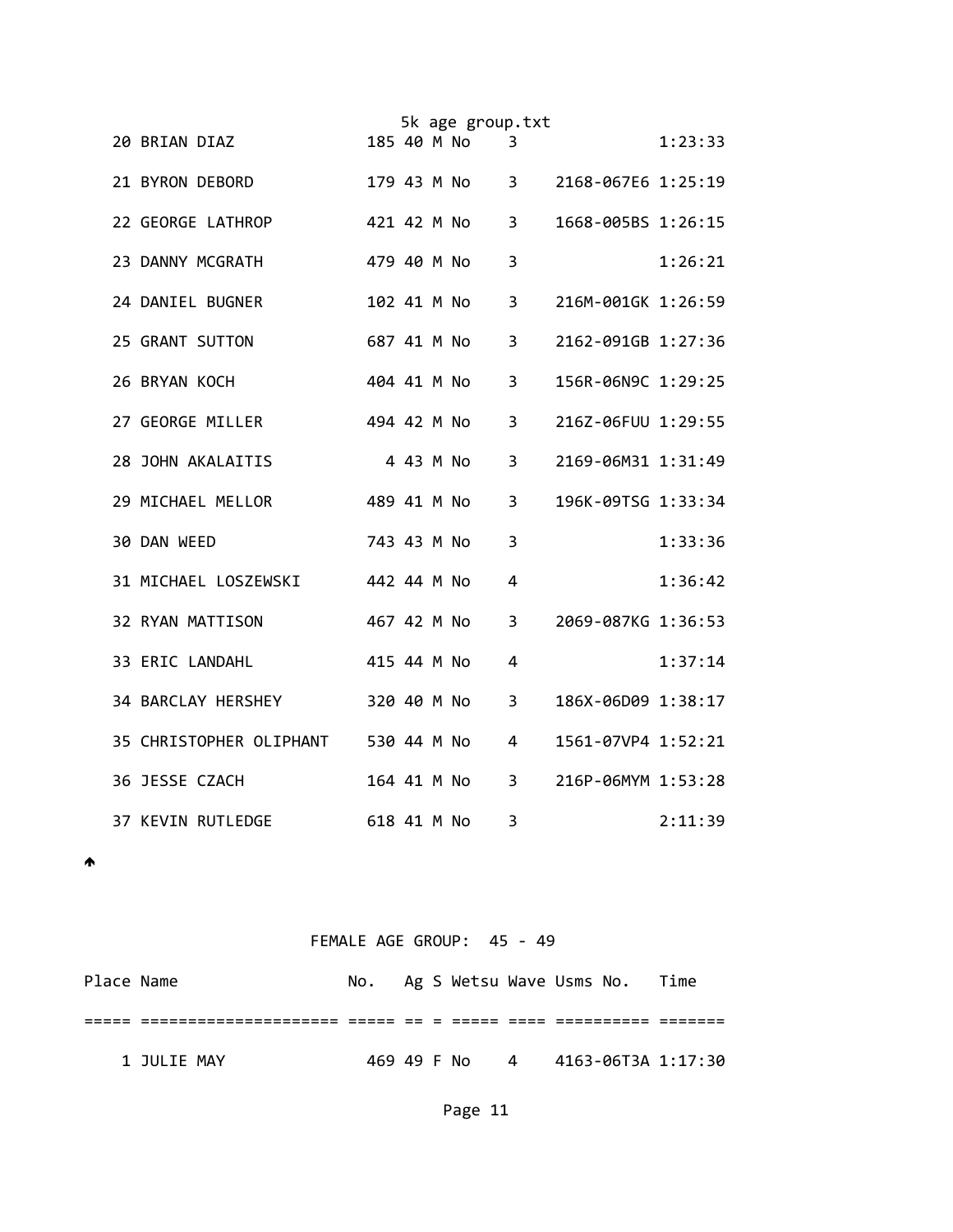|                                  |              |  | 5k age group.txt |                |                    |         |
|----------------------------------|--------------|--|------------------|----------------|--------------------|---------|
| 2 LAUREN JENSEN                  |              |  | 359 48 F No      | 4              | 206V-01RDR 1:18:17 |         |
| 3 KRISTIN GUTGSELL               |              |  | 289 45 F No      | 4              | 1662-05NVP 1:20:14 |         |
| 4 LISA MISCHE-LAWSON             | 497 45 F No  |  |                  | 4              | 2865-01NTR 1:20:14 |         |
| 5 LESLIE CIACCIO                 | 136 49 F No  |  |                  | 4              | 216N-0A2JC 1:20:44 |         |
| 6 MELODEE NUGENT                 | 524 49 F No  |  |                  | 4              | 2060-01RDA 1:21:30 |         |
| 7 MARY SCHWARTZ                  | 637 46 F No  |  |                  | 4              | 216W-05YFM 1:22:40 |         |
| 8 KERRY FITZPATRICK              | 233 46 F No  |  |                  | 4              | 216C-09DGA 1:26:37 |         |
| 9 ISABEL POLSKY                  | 564 45 F No  |  |                  | 4              | 2168-07D58 1:27:29 |         |
| <b>10 SARAH COLEGROVE</b>        | 147 49 F No  |  |                  | 4              | 196V-084PU 1:28:49 |         |
| 11 ELIZABETH KOOY                | 410 45 F No  |  |                  | 4              | 2169-02VBX 1:29:24 |         |
| 12 LISA PHILLIPS                 | 558 48 F No  |  |                  | 4              | 166Y-07A7S 1:32:46 |         |
| 13 CHRISTY HEMESATH              | 314 47 F No  |  |                  | 4              |                    | 1:32:49 |
| 14 MILNE                         | 1198 49 F no |  |                  | 4              |                    | 1:33:04 |
| 15 LORI TERZOPOULOS              | 697 49 F No  |  |                  | 4              | 286D-07H66 1:34:21 |         |
| 16 ANNE NABHOLZ                  | 513 47 F No  |  |                  | 4              |                    | 1:35:54 |
| 17 ENID HAGERTY                  | 293 46 F No  |  |                  | 4              | 196B-09C3Z 1:37:45 |         |
| 18 ELIZABETH SELTZER 642 47 F No |              |  |                  | 4              | 216Y-02UH2 1:39:30 |         |
| 19 JANET PAUL                    | 546 47 F No  |  |                  | 4              |                    | 1:43:20 |
| 20 MARY OTT                      |              |  | 536 48 F No      | $\overline{4}$ | 166K-03KM1 1:49:25 |         |
| 21 HEATHER RODRIGUEZ 604 46 F No |              |  |                  | $\overline{4}$ | 326C-06W9B 1:49:56 |         |
| 22 TRACY LORD                    |              |  | 441 45 F No      | $\overline{4}$ | 216U-05YJ8 1:50:22 |         |
| 23 ROBBIN EDWARDS                |              |  | 213 48 F No      | 4              | 1669-09TF1 1:50:38 |         |
| 24 NINA WOLGELENTER 773 45 F No  |              |  |                  | 4              | 416K-06287 1:58:14 |         |
| 25 MARCY HACKBARTH               |              |  | 292 48 F No      | 4              | 216X-02UTX 1:59:10 |         |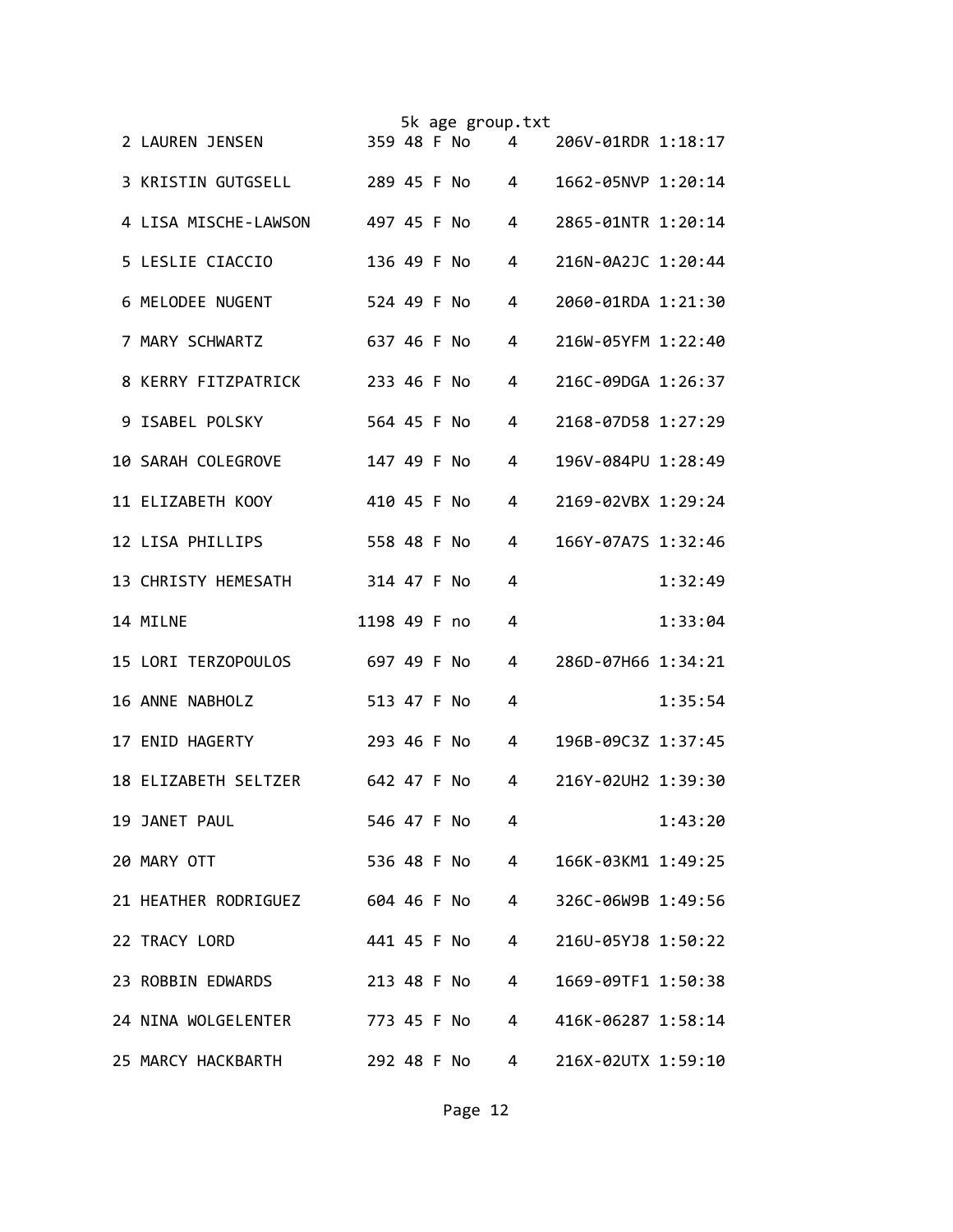|                       |             |  | 5k age group.txt |   |                    |         |
|-----------------------|-------------|--|------------------|---|--------------------|---------|
| 26 REBECCA DECABOOTER | 180 45 F No |  |                  |   |                    | 2:02:35 |
| 27 VIRGINIA FONTANA   | 236 45 F No |  |                  | 4 | 126X-02K7G 2:07:50 |         |

 $\spadesuit$ 

## MALE AGE GROUP: 45 - 49

| Place Name |                                   | No.         |  |             |              | Ag S Wetsu Wave Usms No. Time |         |
|------------|-----------------------------------|-------------|--|-------------|--------------|-------------------------------|---------|
| =====      |                                   |             |  |             |              |                               |         |
|            | 1 KIRK NELSON                     |             |  | 516 46 M No |              | 1 366K-02KXZ 1:04:35          |         |
|            | 2 BILLY CORDERO                   | 154 49 M No |  |             | 1            | 216F-065ZF 1:07:22            |         |
|            | 3 MIKE STUS                       | 684 46 M No |  |             | 4            |                               | 1:10:52 |
|            | 4 DICK CLARKE                     | 140 47 M No |  |             | 4            | 216D-0059J 1:11:07            |         |
|            | 5 SHAUN MORROW                    | 506 48 M No |  |             | $\mathbf{1}$ | 206G-01RN9 1:11:35            |         |
|            | 6 CHRIS BOND                      | 72 49 M No  |  |             | 4            | 386B-03H3C 1:11:39            |         |
|            | 7 PETE BIGLIN                     | 55 45 M No  |  |             | 4            | 196Y-02A4S 1:11:46            |         |
|            | 8 MICHAEL WALLACE                 | 736 48 M No |  |             | 4            | 4463-02BR9 1:16:21            |         |
|            | 9 PATRICK MC KEEVER 472 49 M No   |             |  |             | 4            | 216T-02V8F 1:16:39            |         |
|            | 10 MICHAEL GUIRL                  | 287 45 M No |  |             | 4            | 436M-02PWZ 1:17:24            |         |
|            | 11 DAVE JACOBS                    | 352 48 M No |  |             | 4            | 216P-09BR7 1:17:35            |         |
|            | 12 MATT COWALL                    | 156 45 M No |  |             | 4            | 196S-095MA 1:17:37            |         |
|            | 13 J-D SCHALL                     | 625 45 M No |  |             | 4            | 416W-09HHC 1:17:58            |         |
|            | 14 CHRISTOPHER LAPSEY 417 48 M No |             |  |             | 4            | 216D-004GU 1:18:11            |         |
|            | 15 BARGE BARGWELL                 | 29 46 M No  |  |             | 4            |                               | 1:19:03 |
|            | 16 GEORGE FOGEL                   | 235 45 M No |  |             | 4            | 2169-02UCE 1:19:09            |         |
|            | 17 KURT LUNDGREN                  | 446 47 M No |  |             | 4            | 216N-02UP1 1:22:12            |         |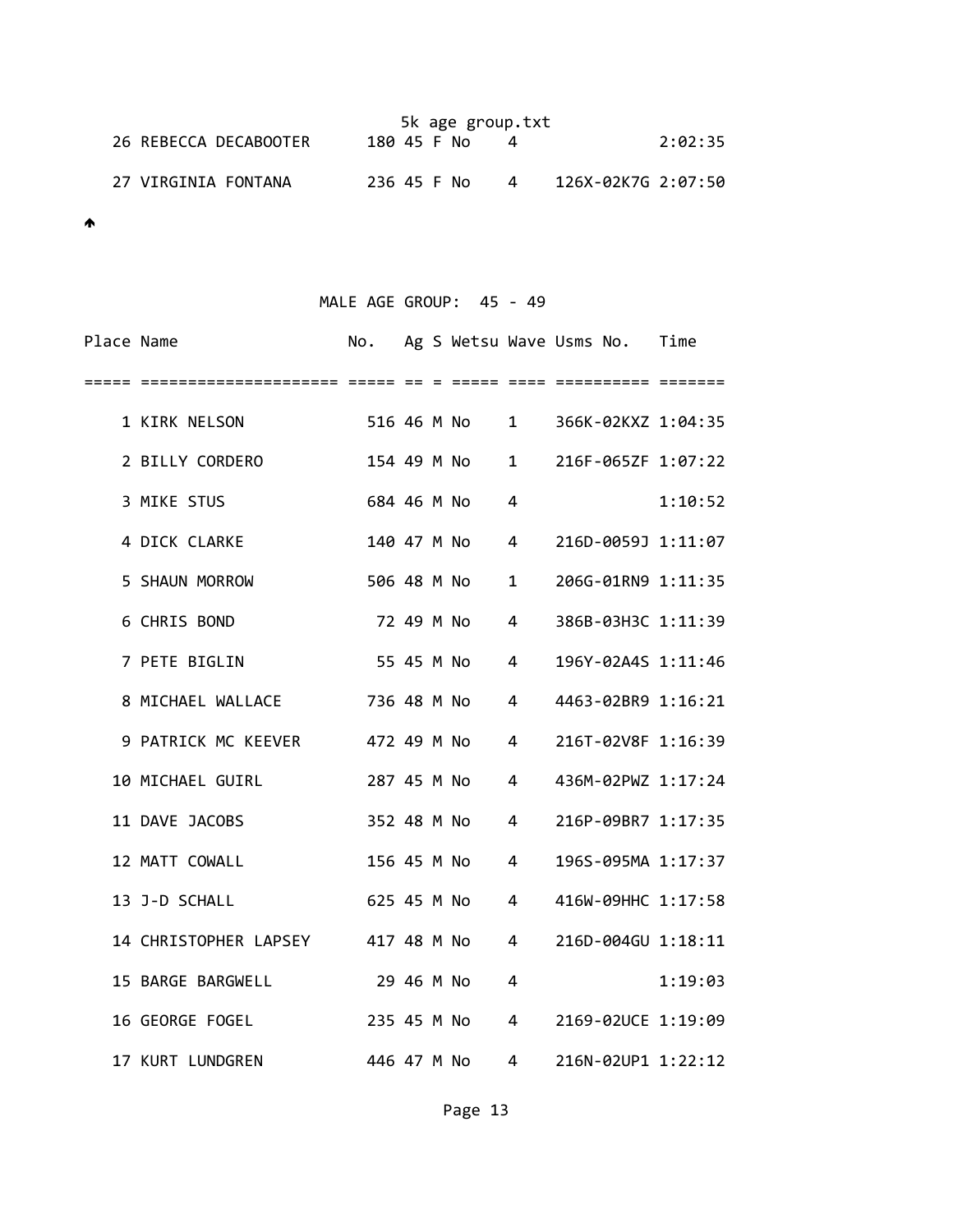|                        |                                    |             |            | 5k age group.txt |                |                      |         |
|------------------------|------------------------------------|-------------|------------|------------------|----------------|----------------------|---------|
| 18 SEAN CABBAGE        |                                    |             |            | 107 45 M No      | 4              | 196M-05SVG 1:22:15   |         |
| 19 ERIK BOELENS        |                                    |             |            | 69 46 M No       | 4              |                      | 1:22:21 |
| 20 DAVID DREITH        |                                    | 200 46 M No |            |                  | 4              | 176B-05UXJ 1:22:26   |         |
| 21 BOB GENIS           |                                    | 258 49 M No |            |                  | 4              | 2167-05F10 1:23:15   |         |
| 22 JAMES DAMRON        |                                    | 168 47 M No |            |                  | 4              | 0663-02ZSV 1:23:35   |         |
| 23 MARCO TONELLI       |                                    | 703 47 M No |            |                  | 4              | 206F-09TJK 1:26:27   |         |
|                        | 24 JEFFREY BERRIDGE                | 52 46 M No  |            |                  | 4              | 2261-02AFM 1:26:52   |         |
|                        | 25 CHRISTOPHER HEPPNER 319 48 M No |             |            |                  | 4              | 216B-06YG5 1:27:25   |         |
| 26 CHARLES MCCOY       |                                    | 475 46 M No |            |                  | 4              |                      | 1:29:41 |
| 27 MARK WARNSMAN       |                                    | 740 48 M No |            |                  | 4              | 166T-06USB 1:30:54   |         |
| 28 CHRIS VANKULA       |                                    | 721 45 M No |            |                  | 4              |                      | 1:31:36 |
| 29 JEFFREY ARP         |                                    |             | 17 46 M No |                  | 4              | 2060-0AAD0 1:32:07   |         |
| <b>30 STEVEN BOYER</b> |                                    |             | 79 47 M No |                  | 4              |                      | 1:33:45 |
|                        | <b>31 PETER GERNGROSS</b>          | 261 47 M No |            |                  | 4              | 256A-06Z0B 1:33:58   |         |
|                        | 32 MICHAEL GERAGHYY                | 260 45 M No |            |                  | 4              |                      | 1:34:27 |
| 33 JAMES LESCH         |                                    | 429 49 M No |            |                  | 4              | 2062-09TRC 1:35:35   |         |
| 34 HOWARD WEDREN       |                                    | 742 47 M No |            |                  | 4              | 216W-0608W 1:36:41   |         |
|                        | 35 MICHAEL HODGETTS                | 329 45 M No |            |                  | 4              |                      | 1:37:38 |
|                        | 36 MICHAEL DE VLIEGER 177 46 M No  |             |            |                  |                | 4 226Y-07C4K 1:37:43 |         |
|                        | 37 MIREK SKITAL                    |             |            | 656 48 M No      | 4              |                      | 1:47:41 |
|                        | 38 BRET DOUGHERTY                  |             |            | 198 46 M No      | 4              |                      | 1:49:45 |
|                        | 39 RICK CONNEELY                   |             |            | 149 47 M No      | $\overline{4}$ | 2162-0918K 1:51:32   |         |
|                        | 40 MICHAEL RUTKOWSKI 617 49 M No   |             |            |                  | $4 \quad$      | 216S-06UPK 1:52:24   |         |
| 41 DAVID PIETIG        |                                    |             |            | 560 45 M No      | 4              |                      | 1:52:44 |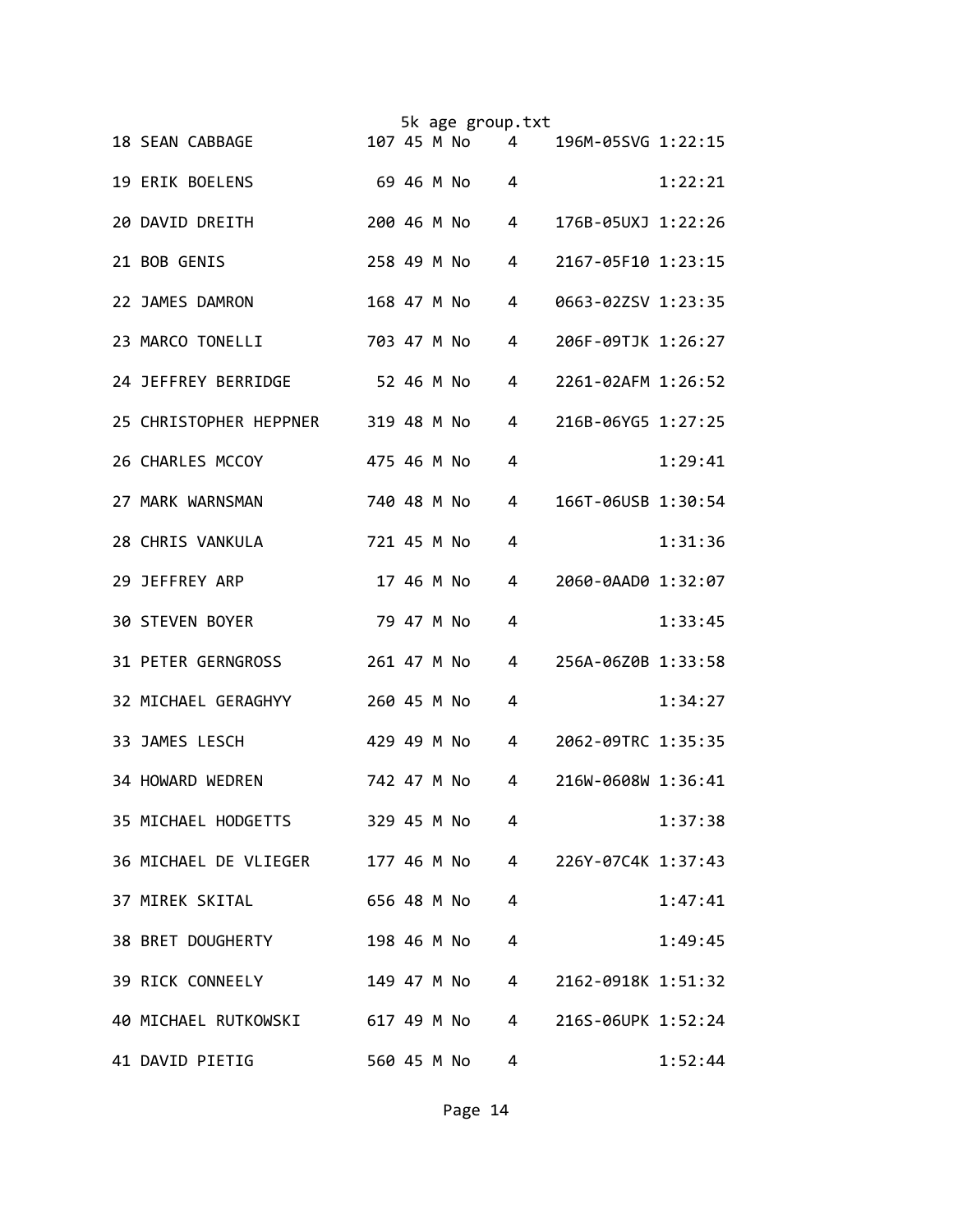## FEMALE AGE GROUP: 50 ‐ 54

| Place Name |                                                  |               |  |               |   | No. Ag S Wetsu Wave Usms No. Time |         |
|------------|--------------------------------------------------|---------------|--|---------------|---|-----------------------------------|---------|
| =====      |                                                  |               |  |               |   |                                   |         |
|            | 1 VICTORIA RIAN 586 50 F No 1 166B-02AD8 1:08:52 |               |  |               |   |                                   |         |
|            | 2 SUSIE SHUCK                                    | 649 50 F No   |  |               |   | 1 166U-02AMJ 1:10:02              |         |
|            | 3 MARTHA MARTIN                                  |               |  |               |   | 462 53 F No 5 216K-02UK0 1:12:04  |         |
|            | 4 CINDY KLEIZA                                   |               |  | 401 53 F No   | 5 |                                   | 1:15:07 |
|            | 5 BARBARA ZAHORIK                                | 786 52 F No 5 |  |               |   | 2167-06581 1:17:02                |         |
|            | 6 ERIN WELLER                                    |               |  | 751 52 F No   | 5 |                                   | 1:22:02 |
|            | 7 LISA BROWN                                     |               |  |               |   | 94 53 F No 5 166X-04R2J 1:22:21   |         |
|            | 8 LIDA KUEHN                                     | 414 52 F No 5 |  |               |   | 216E-02UB1 1:23:35                |         |
|            | 9 KAREN LUNDGREN                                 |               |  |               |   | 445 51 F No 5 216F-09E7N 1:24:34  |         |
|            | 10 KATHRYN DITMARS                               | 191 50 F No 5 |  |               |   | 2164-02WGB 1:24:47                |         |
|            | 11 KIM LYNCH                                     | 447 54 F No   |  |               | 5 |                                   | 1:25:41 |
|            | 12 KITTY LLERANDI 437 54 F No                    |               |  |               | 5 |                                   | 1:30:04 |
|            | 13 KATHY COFFIN-SHEARD 143 52 F No 5             |               |  |               |   | 196V-07U0D 1:30:37                |         |
|            | 14 CARMEN WOLF                                   |               |  | 771 54 F No 5 |   | 406A-07WN4 1:31:44                |         |
|            | 15 PEGGY ARMAND                                  |               |  | 15 53 F No 5  |   | 216V-04U2W 1:33:59                |         |
|            | 16 NANCY OTT                                     |               |  | 537 51 F No 5 |   | 116E-01JJP 1:34:34                |         |
|            | 17 KIM JOHNSTON                                  |               |  | 373 54 F No 5 |   | 2064-07ECW 1:37:46                |         |
|            | 18 ANN MARIE BARRY                               |               |  |               |   | 31 54 F No 5 086M-06EZE 1:39:17   |         |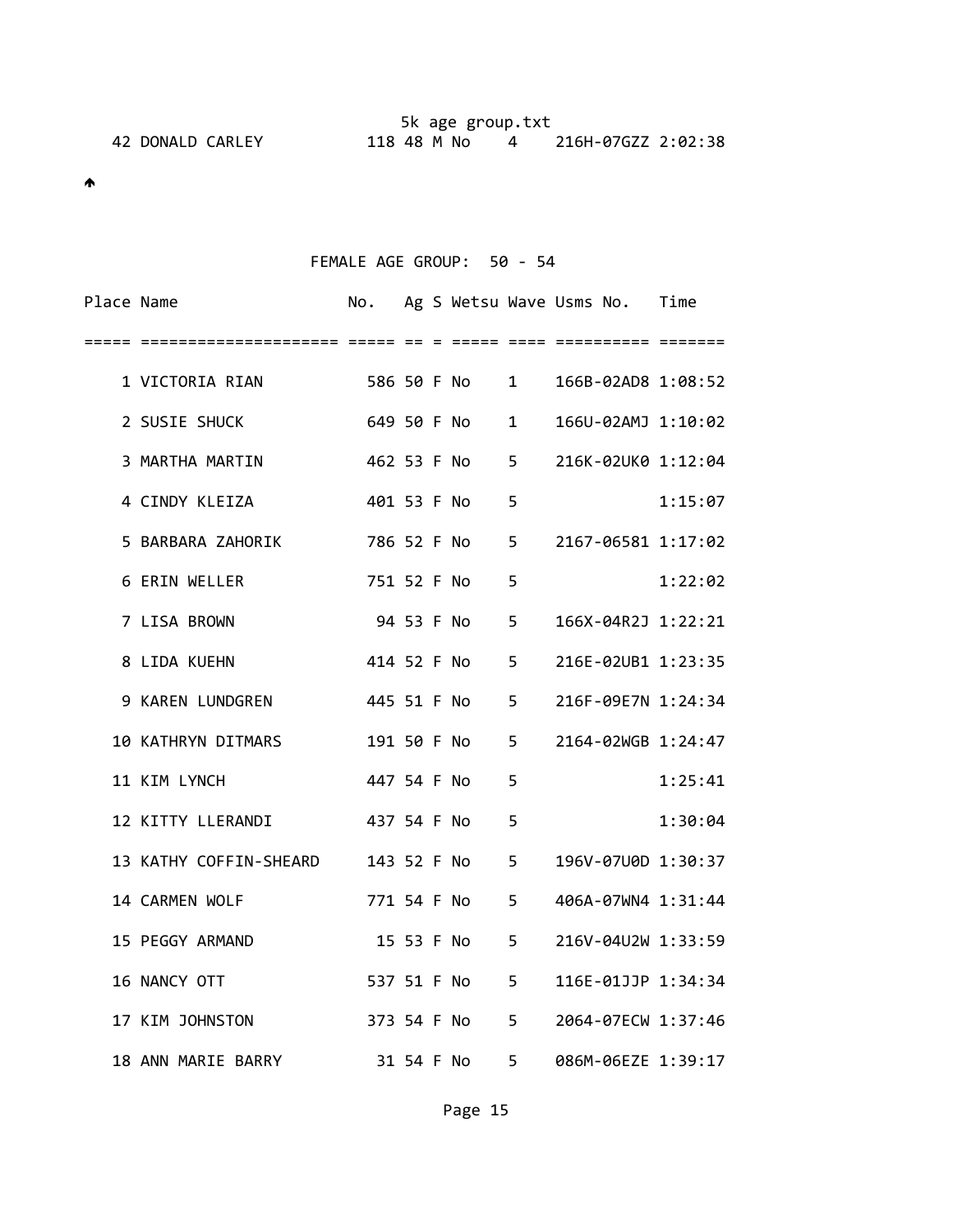|  |                       |             |            | 5k age group.txt |       |                      |         |
|--|-----------------------|-------------|------------|------------------|-------|----------------------|---------|
|  | 19 LOUISE LEBOURGEOIS |             |            | 425 52 F No      |       | 5 216S-05GV0 1:39:17 |         |
|  | 20 JOANN GONCHAR      | 270 53 F No |            |                  | $5 -$ | 066J-02YW1 1:43:33   |         |
|  | 21 MARY MCLAUGHLIN    | 483 52 F No |            |                  | 5.    | 226W-088TF 1:46:10   |         |
|  | 22 DEB ASTON          |             | 18 50 F No |                  | 5     |                      | 1:54:13 |
|  | 23 JERRILYNN BAYLESS  |             | 40 54 F No |                  | 5.    | 166D-05GJB 1:55:55   |         |
|  | 24 JENNIFER STABEN    | 667 50 F No |            |                  | 5.    | 216J-02UTS 1:59:31   |         |
|  | 25 JANIS QUINN        | 576 50 F No |            |                  |       | 5 216M-090P2 2:06:40 |         |
|  | 26 MELISSA HOFFMAN    | 334 53 F No |            |                  | $5 -$ | 2563-01ZT5 2:06:49   |         |
|  | 27 CAROLYN PLACKE     | 561 52 F No |            |                  | 5.    | 086F-0223P 2:09:46   |         |
|  | 28 RUTH BUDDENHAGEN   | 101 50 F No |            |                  | 5.    | 2167-02WAT 2:11:59   |         |

# MALE AGE GROUP: 50 - 54

| Place Name |                    |  |               | No. Ag S Wetsu Wave Usms No. Time |  |
|------------|--------------------|--|---------------|-----------------------------------|--|
|            |                    |  |               |                                   |  |
|            | 1 RICARDO VALDIVIA |  |               | 5069-027B2 1:04:24                |  |
|            | 2 MASON BAILEY     |  |               | 22 52 M No 1 446K-02C26 1:04:26   |  |
|            | 3 TOM GRADY        |  | 277 52 M No 1 | 446C-02BW6 1:07:12                |  |
|            | 4 AARON GABRIEL    |  |               | 246 50 M No 1 2161-05YE7 1:07:15  |  |
|            | 5 BRETT ROSE       |  | 609 52 M No 1 | 3365-00FFJ 1:07:20                |  |
|            | 6 JOHN RICHARDSON  |  | 587 54 M No 5 | 166F-0656E 1:09:16                |  |
|            | 7 BOB VEAR         |  | 723 54 M No 1 | 216G-05GP2 1:10:12                |  |
|            | 8 DAVE PUSHKA      |  |               | 574 52 M No 1 216H-02W96 1:10:56  |  |
|            | 9 PAUL KING        |  |               | 398 51 M No 5 216U-096M4 1:12:44  |  |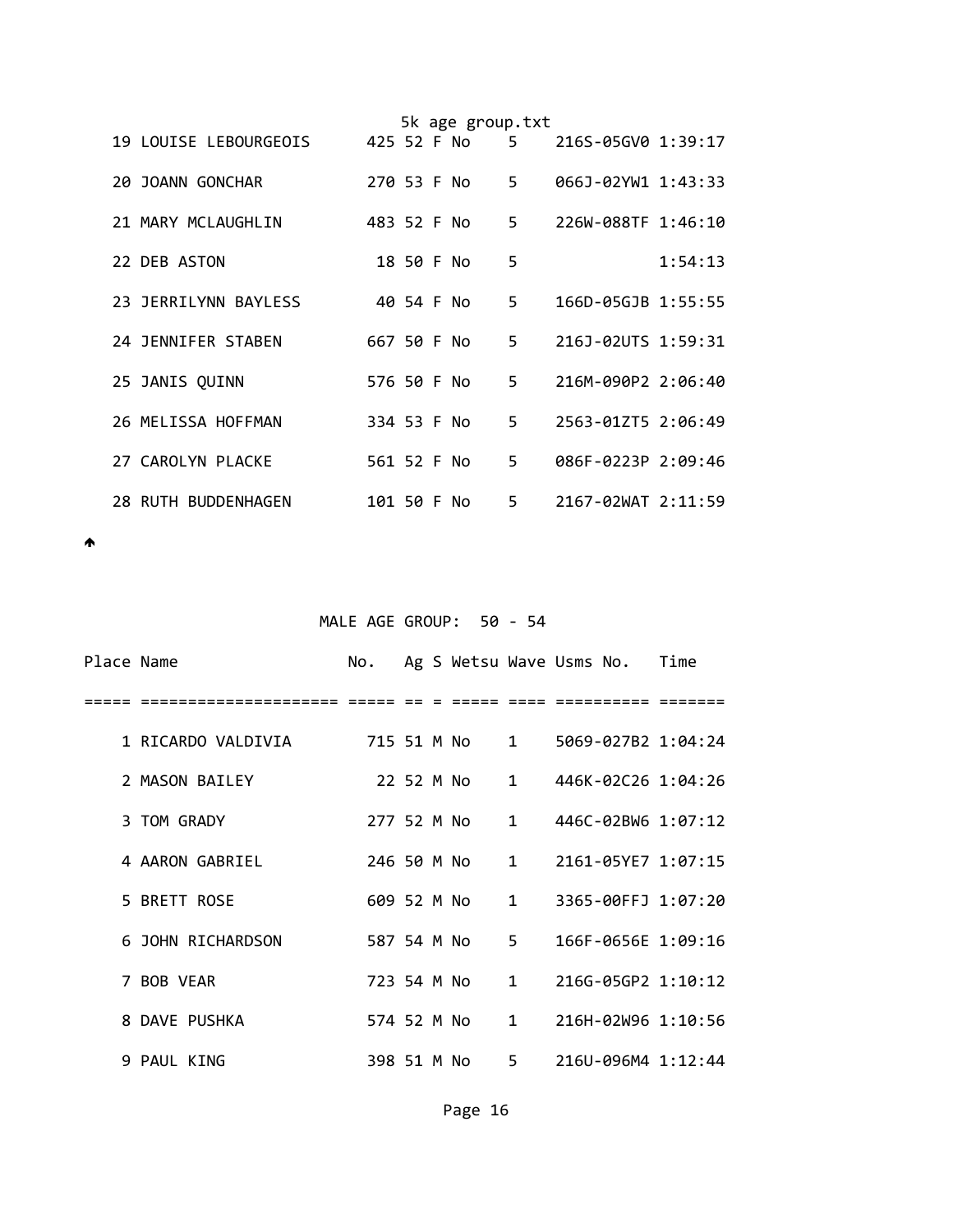|                                  |             |  | 5k age group.txt |                |                    |         |
|----------------------------------|-------------|--|------------------|----------------|--------------------|---------|
| 10 PETER HODSON                  |             |  | 330 53 M No      | $\mathbf{1}$   |                    | 1:13:01 |
| 11 JOHN BECKER                   |             |  | 42 52 M No       | $1 \quad$      | 156P-03BC7 1:13:35 |         |
| 12 ERIC ELLINGSON                |             |  | 216 53 M No      | $\mathbf{1}$   | 166T-076MY 1:14:18 |         |
| 13 BRUCE HOPSON                  | 339 50 M No |  |                  | $\mathbf{1}$   | 226W-01ND0 1:14:54 |         |
| 14 JEFF CASHMAN                  | 126 53 M no |  |                  | 5              |                    | 1:15:17 |
| 15 PAUL MORAN                    | 501 53 M No |  |                  | 5              |                    | 1:15:55 |
| 16 PETE PULTZ                    | 573 53 M No |  |                  | 5              | 196A-093CG 1:18:29 |         |
| 17 FRED ZAESKE                   | 785 51 M No |  |                  | 5              | 216F-06EDP 1:18:44 |         |
| 18 STEVE ARNOLD                  |             |  | 16 51 M No       | $\mathbf{1}$   | 166A-02WG8 1:19:28 |         |
| 19 STEPHEN COFFEY                | 142 51 M No |  |                  | 5              |                    | 1:22:38 |
| 20 TOM HINTZ                     | 324 50 M No |  |                  | 5              | 166H-02WSX 1:22:41 |         |
| 21 PAUL NICHOLS                  | 520 51 M No |  |                  | 5              | 1961-0A938 1:22:48 |         |
| 22 JORG MASER                    | 463 53 M No |  |                  | 5              | 216J-0A3MG 1:23:12 |         |
| 23 GEORGE HENNING                | 317 53 M No |  |                  | 5              | 196V-01JGY 1:24:24 |         |
| 24 EDMUND BAUMGARTNER 38 50 M No |             |  |                  | 5              | 216F-092VJ 1:24:34 |         |
| 25 JOHN PRATT                    |             |  | 571 53 M No      | 5              | 216M-02V62 1:25:55 |         |
| 26 MARK MORRISON                 |             |  | 505 50 M No      | 5              | 216H-02VCW 1:26:57 |         |
| 27 BRUCE REA                     | 580 52 M No |  |                  | 5              |                    | 1:27:27 |
| 28 RANDY MCCLARY 473 52 M No     |             |  |                  | 5              | $\theta$           | 1:28:02 |
| 29 DAVID MCKEON                  |             |  | 481 52 M No      | 5 <sub>1</sub> | 216G-02X54 1:28:08 |         |
| <b>30 JEFF VICKERS</b>           |             |  | 725 53 M No      | 5 <sub>1</sub> | 166D-076BK 1:28:16 |         |
| 31 MICHAEL JOHNSON               |             |  | 370 53 M No      | 5 <sub>1</sub> | 2161-0729F 1:28:45 |         |
| 32 TOM CASHMAN                   |             |  | 1021 51 M No     | 5              |                    | 1:30:32 |
| 33 CRAIG PELLEGRINI 550 51 M No  |             |  |                  | $5 -$          | 216X-080NS 1:30:39 |         |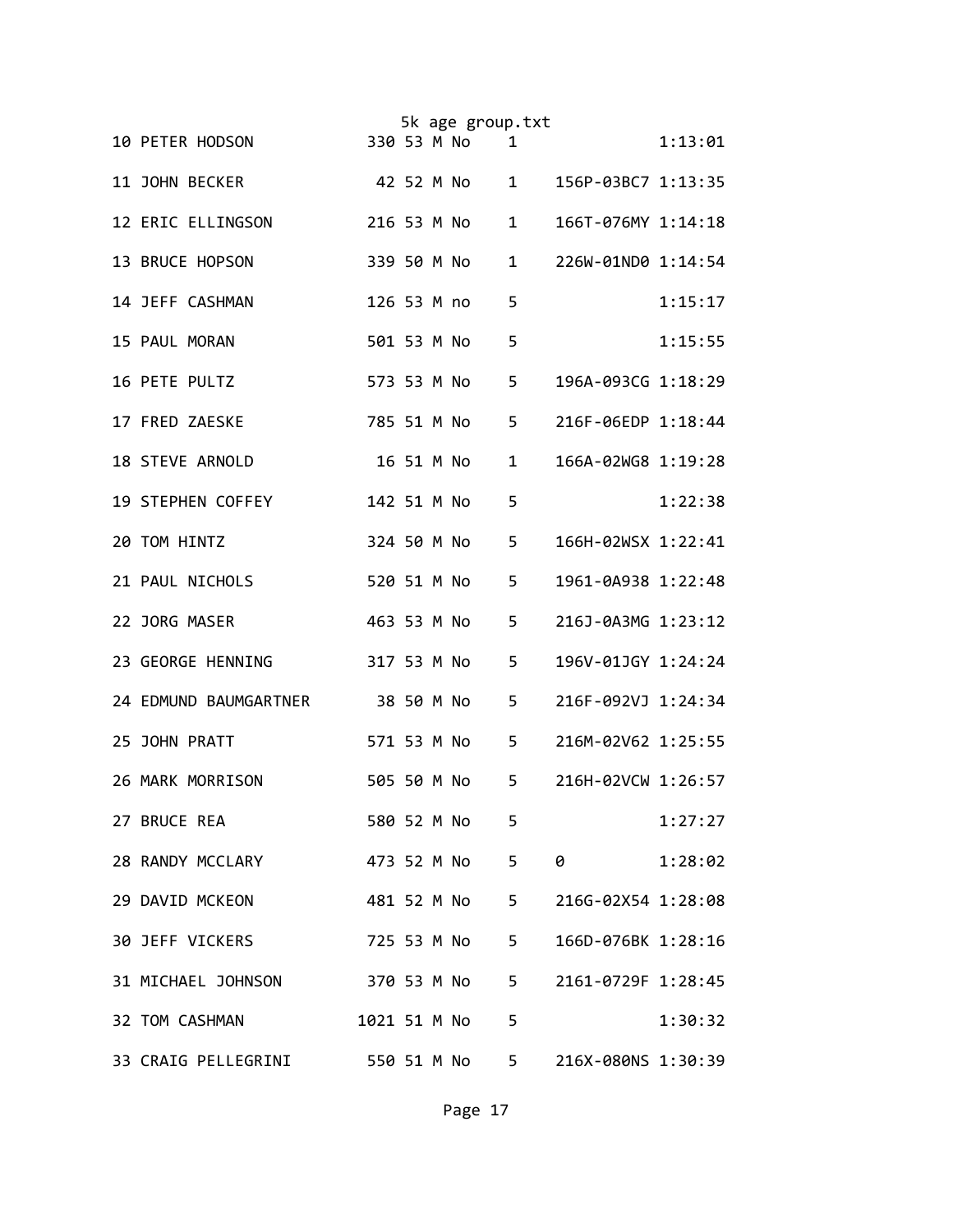|                                     |             |            | 5k age group.txt |       |                    |         |
|-------------------------------------|-------------|------------|------------------|-------|--------------------|---------|
| 34 DAN RODENBACH                    |             |            | 602 51 M No      | 5     | 1664-0926V 1:31:24 |         |
| 35 MITCHELL CARTER                  |             |            | 122 52 M No      | $5 -$ | 206Y-097XA 1:32:15 |         |
| <b>36 KYLE HUNNEKE</b>              |             |            | 347 50 M No      | 5     | 216M-09TNT 1:32:55 |         |
| 37 MICHAEL SCHIESL                  | 628 50 M No |            |                  | 5     | 216D-01X47 1:32:58 |         |
| 38 WILLIAM HUGHES                   | 345 51 M No |            |                  | 5     | 216U-09TJG 1:33:39 |         |
| 39 JON SHOPE                        | 647 50 M No |            |                  | 5     | 166T-02AR5 1:33:50 |         |
| 40 BILL POWELL                      | 569 54 M No |            |                  | 5     |                    | 1:34:27 |
| 41 MARC GARFINKEL                   | 251 50 M No |            |                  | 5     | 216J-07YP4 1:34:59 |         |
| 42 MARK ROYKO                       | 611 51 M No |            |                  | 5     | 216E-02UYN 1:36:08 |         |
| 43 ROB POSTE                        | 568 50 M No |            |                  | 5     | 2867-07Y1D 1:36:17 |         |
| 44 PETER HOLZWARTH                  | 338 51 M No |            |                  | 5     |                    | 1:36:46 |
| 45 TIMOTHY BROWN                    |             | 97 51 M No |                  | 5     | 166K-04R2C 1:37:16 |         |
| 46 JERRY LOURIGAN                   | 443 51 M No |            |                  | 5     | 206Z-01RD2 1:37:25 |         |
| 47 DANIEL HARTER                    | 302 51 M No |            |                  | 5     | 2164-02WSM 1:37:38 |         |
| 48 TOM KIKTA                        | 397 50 M No |            |                  | 5     | 216N-02VRH 1:38:34 |         |
| 49 SEAN CAMPBELL                    |             |            | 112 51 M No      | 5     | 1567-061M1 1:38:45 |         |
| 50 SCOTT WORKMAN                    |             |            | 778 53 M No      | 5     | 166G-080EN 1:39:24 |         |
| 51 JEF MALLETT                      |             |            | 454 54 M No      | $5 -$ | 196R-02A0V 1:40:09 |         |
| 52 DAVID BERGQUIST BERGQ 51 54 M No |             |            |                  | 5     |                    | 1:41:08 |
| 53 MARK HARTMANN                    |             |            | 305 50 M No      | $5 -$ | 206E-07MWF 1:41:58 |         |
| 54 DAN GANS                         |             |            | 248 50 M No      | $5 -$ | 216H-0A5D9 1:42:02 |         |
| 55 FRANK SCHIMMEL                   |             |            | 629 53 M No      | $5 -$ | 216U-082H5 1:42:53 |         |
| 56 MIKE POWELL<br>570 52 M No       |             |            |                  | $5 -$ | 4060-09VHT 1:43:26 |         |
| 57 RUSSELL ROBERTS                  |             |            | 595 53 M No      | $5 -$ | 1569-09MFY 1:43:51 |         |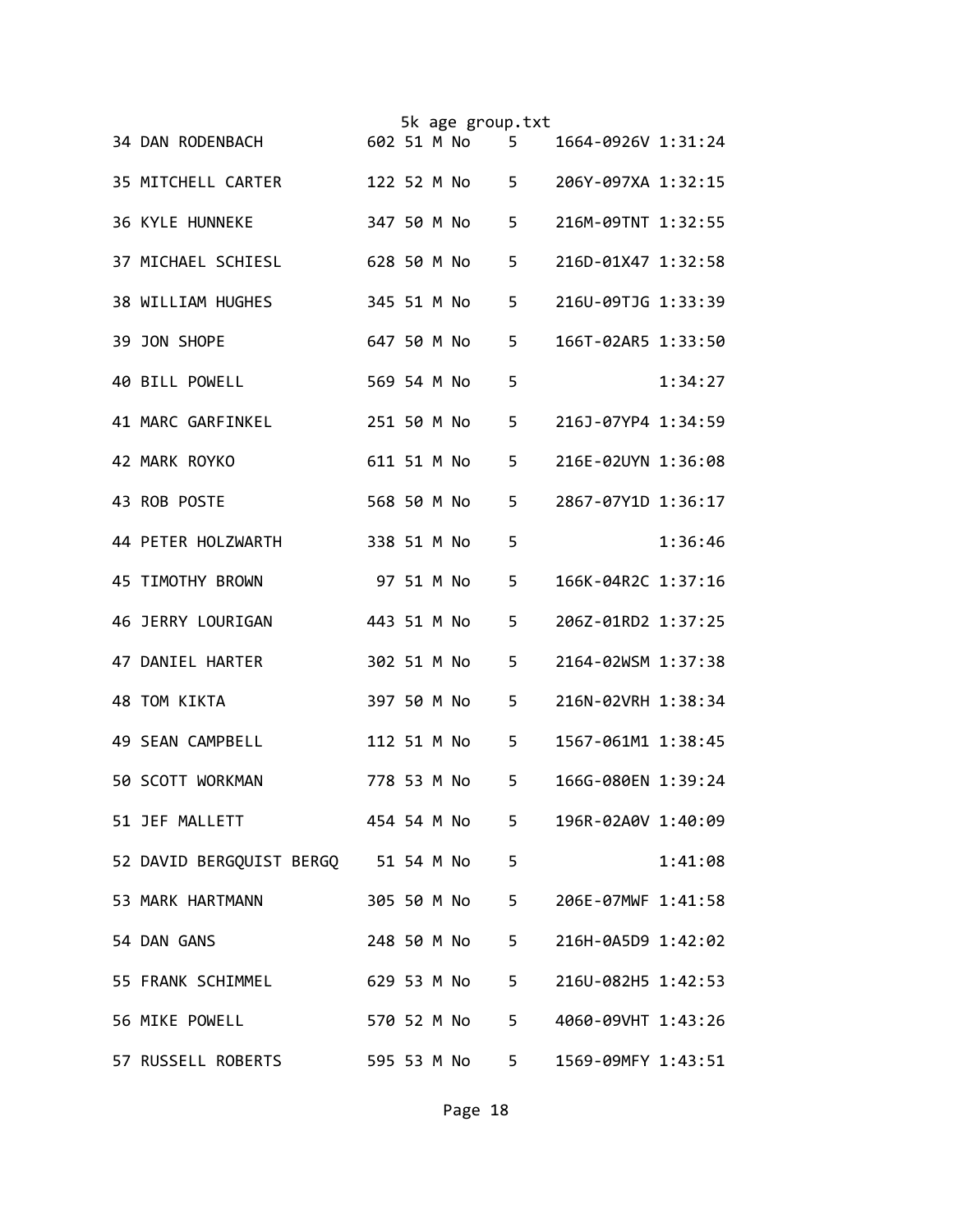|  |                        |             |            | 5k age group.txt |       |                      |         |
|--|------------------------|-------------|------------|------------------|-------|----------------------|---------|
|  | 58 IWAN DUURSMA        | 205 53 M No |            |                  |       | 5 216C-087A9 1:45:04 |         |
|  | 59 JAMES HAYES         | 310 54 M No |            |                  | 5     |                      | 1:45:34 |
|  | 60 JAMES CARL D'AMOUR  | 167 54 M No |            |                  | 5.    | 196A-028WJ 1:46:53   |         |
|  | 61 TIMOTHY STRUDEMAN   | 682 52 M No |            |                  | $5 -$ | 216B-06PP3 1:49:52   |         |
|  | 62 DAVID ANDERSON      |             | 10 53 M No |                  | 5.    | 2163-02UU6 1:50:06   |         |
|  | 63 MARK ZEISLOFT       | 787 53 M No |            |                  |       | 5 216X-0622J 1:51:35 |         |
|  | 64 JOHN DRISCOLL       | 201 50 M No |            |                  |       | 5 216B-02WR9 1:53:08 |         |
|  | <b>65 DAVE LOUTHAN</b> | 444 52 M No |            |                  | 5     |                      | 1:56:17 |
|  | 66 LUKE MIGALLA        | 493 53 M No |            |                  | 5     |                      | 1:57:29 |
|  | 67 JOHN O'BRYAN        | 526 50 M No |            |                  | 5.    | 216B-061E0 2:03:31   |         |
|  | 68 GREGORY ARMAND      |             | 14 53 M No |                  |       | 5 216X-05XFK 2:05:27 |         |

FEMALE AGE GROUP: 55 - 59

| Place Name |                     | No. |  | Ag S Wetsu Wave Usms No. Time |   |  |                                |
|------------|---------------------|-----|--|-------------------------------|---|--|--------------------------------|
|            |                     |     |  |                               |   |  |                                |
|            | 1 MARIELA MIERS     |     |  | 492 55 F No                   |   |  | $6 \qquad 246$ J-01U28 1:26:22 |
|            | 2 LORI WHEELES      |     |  | 758 58 F No 6                 |   |  | 216E-02UV1 1:28:14             |
|            | 3 LORI FRIESNER     |     |  | 243 55 F No                   | 6 |  | 1968-028SB 1:33:57             |
|            | 4 KATHRYN GARNER    |     |  | 253 56 F No 6                 |   |  | 166U-06381 1:38:55             |
|            | 5 TINA OAKES        |     |  | 525 55 F No                   | 6 |  | 166R-02ACZ 1:39:23             |
|            | <b>6 KAREN HAND</b> |     |  | 298 57 F No                   | 6 |  | 226A-02VGB 1:40:44             |
|            | 7 CATHY SCHUSTER    |     |  | 635 57 F No                   | 6 |  | 1668-02AS0 1:41:45             |
|            | 8 MERRILL HILF      |     |  | 322 56 F No                   | 6 |  | 086E-0223N 1:42:23             |
|            | 9 JUDITH WIVELL     |     |  | 770 59 F No                   |   |  | 6 216V-02V5V 1:47:51           |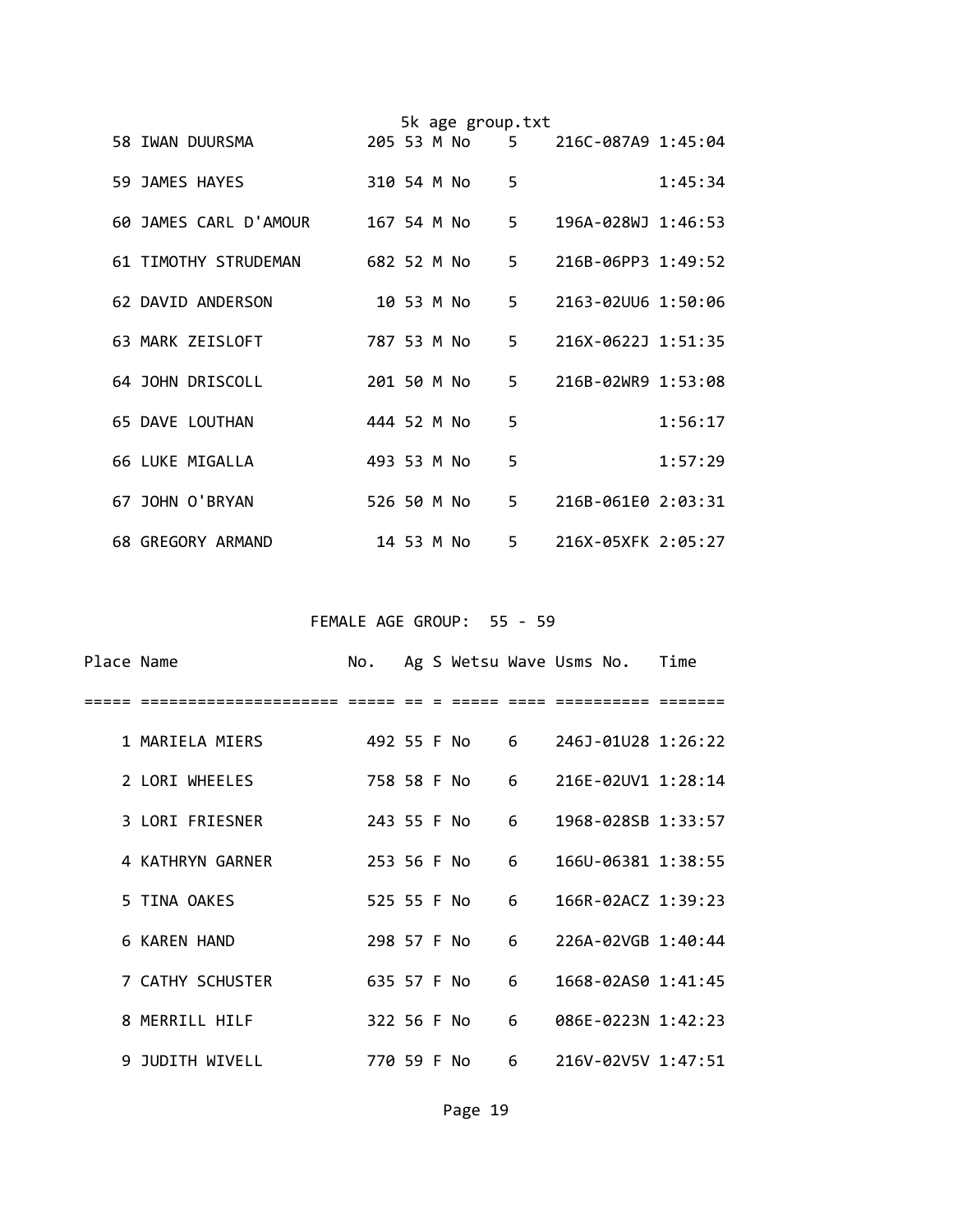|                | 5k age group.txt                    |
|----------------|-------------------------------------|
| 10 GAIL KERN   | 393 55 F No 6 2061-0731S 1:55:37    |
| 11 VICKI VOJAK | 6 226N-06F1P 2:05:14<br>729 58 F No |

# MALE AGE GROUP: 55 - 59

| Place Name |                       | No.         |            |                 |              | Ag S Wetsu Wave Usms No. | Time    |
|------------|-----------------------|-------------|------------|-----------------|--------------|--------------------------|---------|
| =====      |                       |             |            |                 |              |                          |         |
|            | 1 KEITH DICKSON       |             |            | 187 58 M No     |              | 1 336X-02VEX 1:05:23     |         |
|            | 2 MARK LOFTIS         | 440 56 M No |            |                 | $\mathbf{1}$ | 0662-0770Z 1:07:08       |         |
|            | 3 SCOTT TYLER         | 709 55 M No |            |                 | 6            | 1965-02A33 1:09:10       |         |
|            | 4 GREG SHIELDS        | 646 55 M No |            |                 | 6            | 446W-02BS3 1:09:55       |         |
|            | 5 CHARLES GROEN       | 284 56 M No |            |                 | 6            | 216X-02UBZ 1:13:25       |         |
|            | <b>6 CHRIS LAYTON</b> | 424 57 M No |            |                 | 6            | 216V-02VAE 1:13:33       |         |
|            | 7 TED SOLTYS          | 665 56 M No |            |                 | 1            | 216P-02V3E 1:13:54       |         |
|            | 8 ANDREAS SEIBT       | 641 58 M No |            |                 | 6            | 2166-02VB9 1:15:16       |         |
|            | 9 JIM BARBER          |             | 28 56 M No |                 | 1            | 1665-02A7X 1:15:26       |         |
|            | 10 LEE FRANCIS        | 237 55 M No |            |                 | 6            | 216W-06850 1:16:42       |         |
|            | 11 STEVE LENTZ        | 428 59 M No |            |                 | 6            | 406Z-01MJH 1:17:15       |         |
|            | 12 STEVE STROKER      | 681 57 M No |            |                 | 1            | 326T-02UN5 1:19:28       |         |
|            | 13 BRIAN CONNELLY     | 150 56 M No |            |                 | 6            |                          | 1:19:29 |
|            | 14 DOUGLAS MC CONNELL | 471 58 M No |            |                 | 6            | 216C-02VN9 1:23:15       |         |
|            | 15 MICHAEL ROBIE      | 596 56 M No |            |                 | 6            | 216H-02UDW 1:24:18       |         |
|            | 16 PAUL HULSEMAN      |             |            | 346 56 M No     | 6            | 216N-02X4Z 1:24:25       |         |
|            | 17 JAMES JENSEN       | 358 55 M No |            | $6\overline{6}$ |              | 116J-04UUH 1:24:37       |         |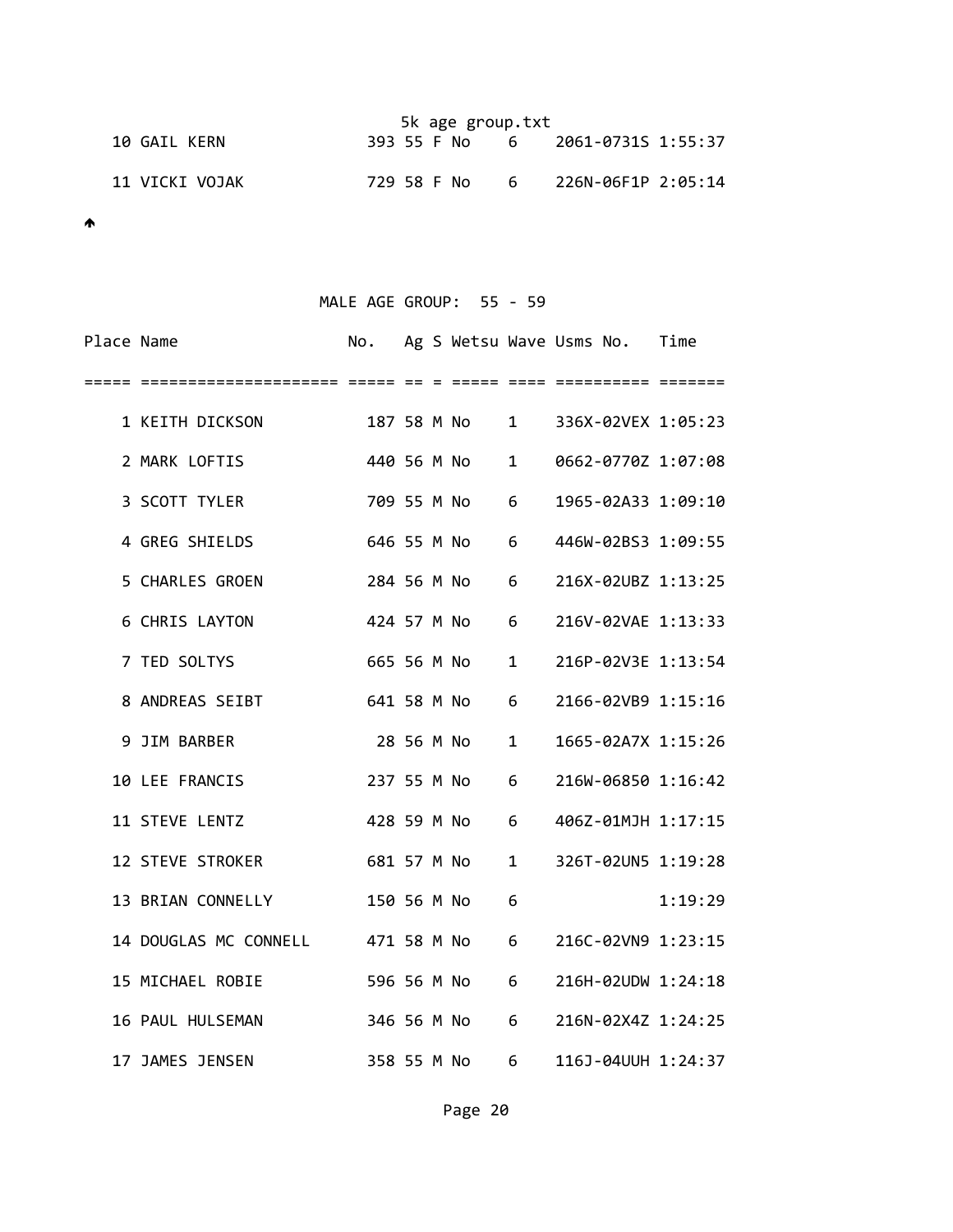|  |                                    |             |            | 5k age group.txt |   |                    |         |
|--|------------------------------------|-------------|------------|------------------|---|--------------------|---------|
|  | 18 JAMIE BREEN                     |             |            | 87 55 M No       | 6 | 456D-04EE5 1:25:18 |         |
|  | 19 MICHAEL DOLAN                   | 193 55 M No |            |                  | 6 |                    | 1:25:30 |
|  | 20 TRISTAN WILBRANDT               | 763 57 M No |            |                  | 6 | 166V-07MFR 1:26:06 |         |
|  | 21 JACK VAN COEVERING              | 716 57 M No |            |                  | 6 | 196Y-0960G 1:27:42 |         |
|  | 22 THOMAS CLUNE                    | 141 57 M No |            |                  | 6 | 2160-02X4W 1:27:56 |         |
|  | 23 MIKE HENDERSON                  | 316 55 M No |            |                  | 6 | 216T-063J4 1:27:56 |         |
|  | 24 THOMAS CASAVANT                 | 125 56 M No |            |                  | 6 | 406P-0708W 1:28:09 |         |
|  | 25 MATTHEW NORA                    | 522 56 M No |            |                  | 6 | 2160-0876T 1:29:42 |         |
|  | 26 MATTHEW KENNELLY                | 391 59 M No |            |                  | 6 |                    | 1:30:09 |
|  | 27 KEVIN AMICK                     |             | 8 56 M No  |                  | 6 |                    | 1:30:59 |
|  | 28 MICHAEL WALLOCK                 | 737 56 M No |            |                  | 6 | 216C-0822P 1:33:42 |         |
|  | 29 ANDREW ROBERTS                  | 594 57 M No |            |                  | 6 | 1963-05PAZ 1:34:16 |         |
|  | <b>30 CARL BAILEY</b>              |             | 20 57 M No |                  | 6 | 226H-07DJE 1:34:17 |         |
|  | 31 MARK BLUMENTHAL                 |             | 67 57 M No |                  | 6 | 216B-02W58 1:35:40 |         |
|  | 32 ROSS BOGUE                      |             | 70 59 M No |                  | 6 | 216R-02X3A 1:35:48 |         |
|  | 33 KEITH BOWERSOX                  |             | 77 57 M No |                  | 6 | 216Z-09TY8 1:36:04 |         |
|  | 34 KIRK HARTLEY                    | 303 59 M No |            |                  | 6 | 2167-07WEJ 1:37:25 |         |
|  | 35 STEPHEN JOYCE                   | 377 56 M No |            |                  | 6 | 486E-02UZY 1:41:25 |         |
|  | 36 HARVEY JOHNSON                  |             |            | 367 56 M No      | 6 |                    | 1:42:22 |
|  | 37 DANIEL DURKIN                   |             |            | 204 58 M No      | 6 |                    | 1:42:43 |
|  | 38 JAY DEFINIS                     |             |            | 181 56 M No      | 6 | 186J-07WXM 1:44:26 |         |
|  | 39 ROBERT MCMAHON                  |             |            | 484 56 M No      | 6 | 216W-02UX2 1:44:29 |         |
|  | 40 NOAH SILVERSTEIN<br>650 55 M No |             |            |                  | 6 | 2161-05EF9 1:53:24 |         |
|  | 41 JOHN GARNER                     |             |            | 252 58 M No      | 6 | 146E-097BS 1:58:48 |         |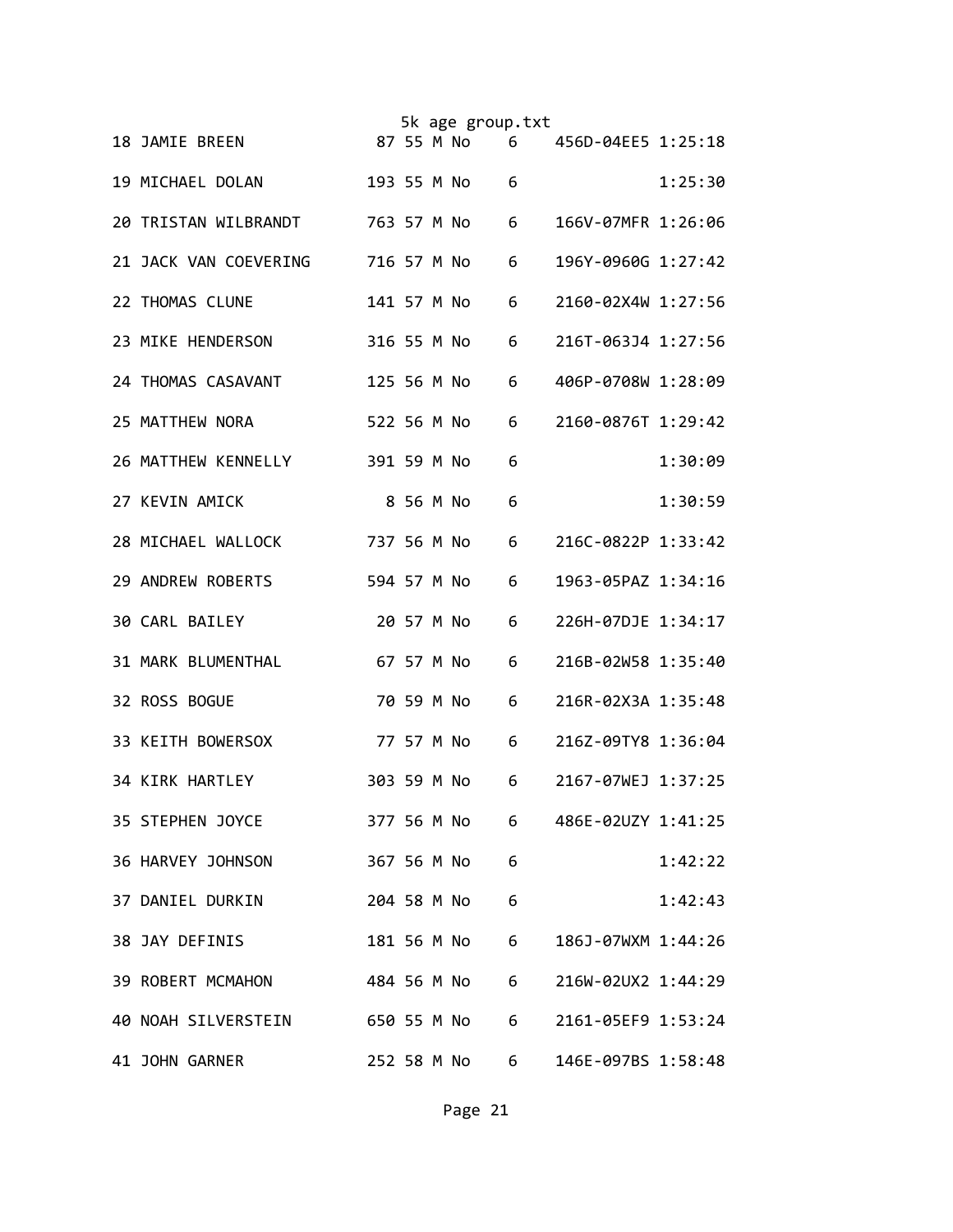|                  | 5k age group.txt |         |
|------------------|------------------|---------|
| 42 DAVID PLUMMER | 562 55 M No      | 2:03:37 |

## FEMALE AGE GROUP: 60 - 64

| Place Name |                   | No.         |            |              |   | Ag S Wetsu Wave Usms No. | Time |
|------------|-------------------|-------------|------------|--------------|---|--------------------------|------|
|            |                   |             |            |              |   |                          |      |
|            | 1 CAROL BROWN     |             |            | 92 63 F No 6 |   | 2162-00575 1:32:24       |      |
|            | 2 AILEEN VOGEL    | 728 64 F No |            | $6^{\circ}$  |   | 2169-04U1R 1:39:18       |      |
|            | 3 LAURIE TANIMURA | 693 64 F No |            |              | 6 | 216W-02UEJ 1:39:29       |      |
|            | 4 MARTHA ERICKSON | 221 64 F No |            |              | 6 | 156M-GG0F3 1:39:51       |      |
|            | 5 REBECCA KOLAR   | 408 60 F No |            | $6^{\circ}$  |   | 226H-02V5Z 1:43:34       |      |
|            | 6 JAN JOHNSON     | 368 62 F No |            |              | 6 | 166P-02A9C 1:44:26       |      |
|            | 7 JODY BATY       |             | 36 64 F No |              | 6 | 216K-06YXX 1:48:44       |      |

#### MALE AGE GROUP: 60 - 64

| Place Name |                      | No.         |            |                           |                 | Ag S Wetsu Wave Usms No. Time |  |
|------------|----------------------|-------------|------------|---------------------------|-----------------|-------------------------------|--|
|            |                      |             |            |                           |                 |                               |  |
|            | 1 MICHAEL MANN       |             |            | 456 62 M No 6             |                 | 326U-03072 1:09:36            |  |
|            | 2 JIM KESSLERING     | 395 60 M No |            |                           | $6\overline{6}$ | 216V-09WS3 1:20:31            |  |
|            | 3 BRADLEY VEAR       | 724 61 M No |            |                           | 6               | 026Z-03441 1:20:42            |  |
|            | 4 JEFFREY BLUMENTHAL |             |            | $6^{\circ}$<br>66 62 M No |                 | 2161-02URG 1:20:53            |  |
|            | 5 ALEX BOUTOV        |             | 76 60 M No |                           | 6               | 216H-04U25 1:23:24            |  |
|            | 6 CRAIG STEVENS      | 674 63 M No |            |                           | 6               | 086V-021YF 1:24:13            |  |
|            | 7 TOM CARPENTER      | 120 63 M No |            | $6\overline{6}$           |                 | 216Z-02UVX 1:27:35            |  |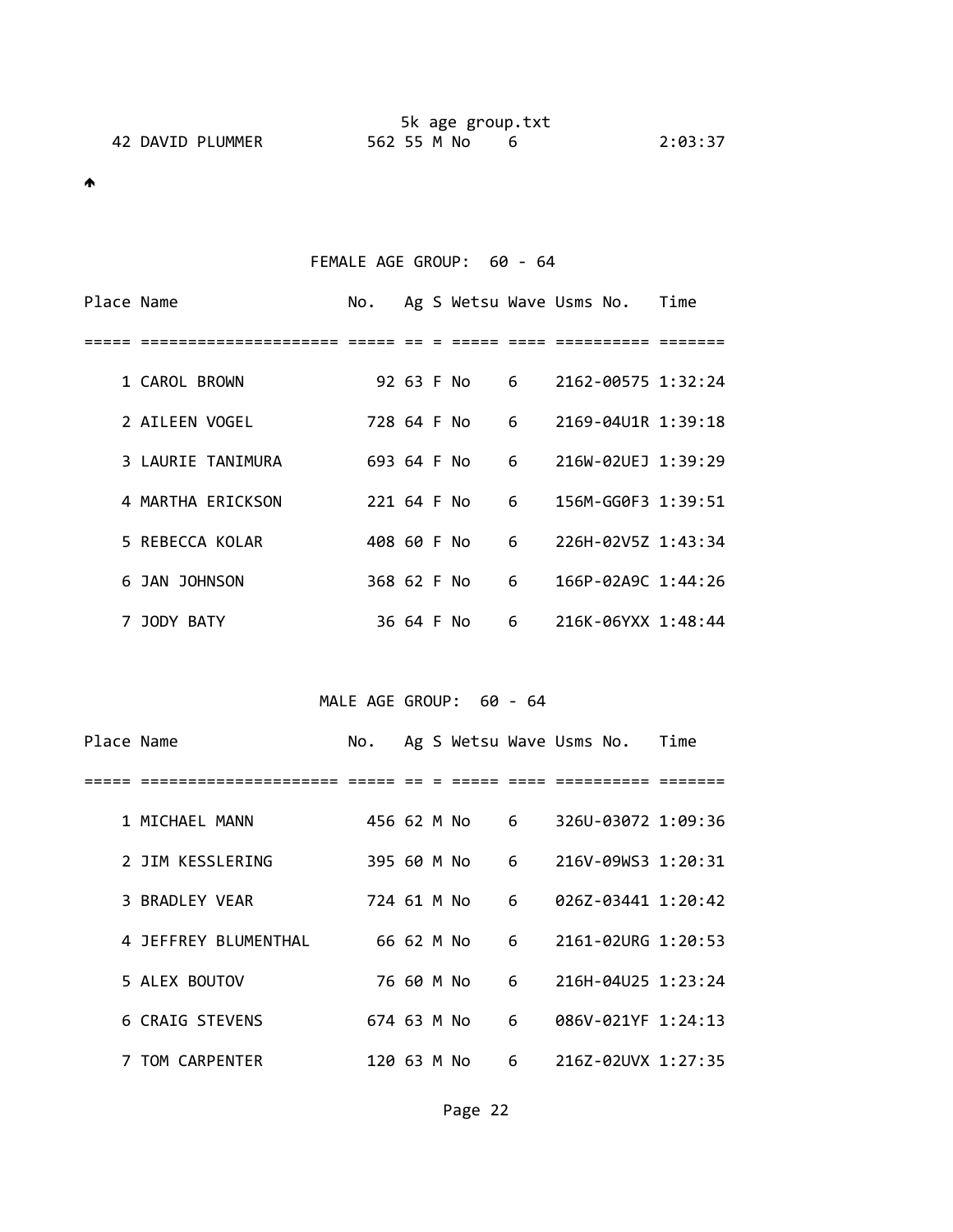|  |                         |             |            | 5k age group.txt |   |                    |         |
|--|-------------------------|-------------|------------|------------------|---|--------------------|---------|
|  | 8 BOB DICKSON           |             |            | 186 61 M No      | 6 | 1666-02A8F 1:28:17 |         |
|  | 9 LARRY MARSHALL        | 460 64 M No |            |                  | 6 | 196H-05RJA 1:30:36 |         |
|  | 10 CARL MILLHOLLAND     | 496 63 M No |            |                  | 6 | 206A-0721K 1:30:43 |         |
|  | 11 THIERRY WILBRANDT    | 762 60 M No |            |                  | 6 | 166E-02AV9 1:35:01 |         |
|  | 12 NICK CILEK           | 137 63 M No |            |                  | 6 | 406M-07WMX 1:38:34 |         |
|  | 13 MICHAEL BAILEY       | 23 62 M No  |            |                  | 6 | 216B-02VNT 1:39:02 |         |
|  | 14 JAMES FIELDHOUSE     | 227 64 M No |            |                  | 6 | 216A-02UCF 1:39:05 |         |
|  | <b>15 KENT KIRK</b>     | 400 61 M No |            |                  | 6 | 216A-02UN7 1:40:44 |         |
|  | 16 RICK BROWN           |             | 95 64 M No |                  | 6 |                    | 1:42:50 |
|  | 17 DAVID HINES          | 323 62 M No |            |                  | 6 | 216S-02UZ7 1:44:09 |         |
|  | 18 JOHN BYRNE           | 106 60 M No |            |                  | 6 | 4169-09GHA 1:44:47 |         |
|  | <b>19 STEFAN BORGES</b> |             | 73 61 M No |                  | 6 |                    | 1:48:57 |
|  | 20 JOE DONNELLY         | 194 60 M No |            |                  | 6 | 216T-07XKY 1:57:55 |         |
|  | 21 BARRY COYNE          | 158 62 M No |            |                  | 6 | 2162-02W93 2:07:11 |         |

## FEMALE AGE GROUP: 65 - 69

| Place Name |                                           | No. |  |  | Ag S Wetsu Wave Usms No. Time |  |
|------------|-------------------------------------------|-----|--|--|-------------------------------|--|
|            | ________________<br>_____________________ |     |  |  | __________                    |  |

#### MALE AGE GROUP: 65 - 69

| Place Name |                  |  |               | No. Ag S Wetsu Wave Usms No. Time |  |
|------------|------------------|--|---------------|-----------------------------------|--|
|            |                  |  |               |                                   |  |
|            | 1 GEORGE WENDT   |  |               | 754 68 M No 1 216G-02UXX 1:14:46  |  |
|            | 2 STEPHEN GENTES |  | 259 66 M No 6 | 446W-02CD7 1:17:38                |  |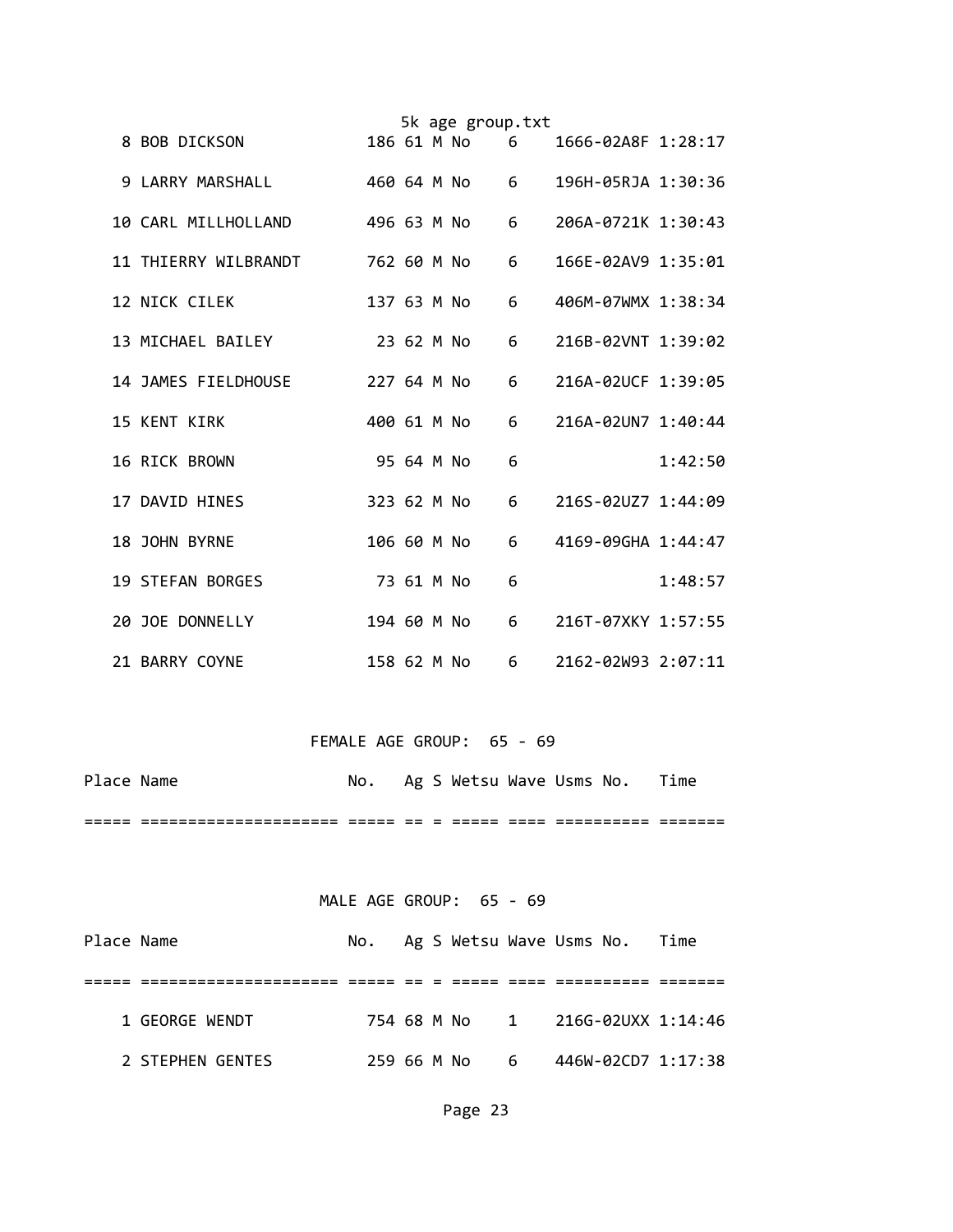|                   |             |  | 5k age group.txt |                 |                                  |  |
|-------------------|-------------|--|------------------|-----------------|----------------------------------|--|
| 3 CLAY KOLAR      |             |  |                  |                 | 407 67 M No 6 226J-02V5Y 1:30:22 |  |
| 4 LES INCH        | 349 65 M No |  |                  | $6\overline{6}$ | 216Y-05Y1K 1:45:30               |  |
| 5 DONALD ALSEN    |             |  | 7 67 M No        | 6               | 216E-05XF6 1:52:29               |  |
| 6 MICHAEL BASS    |             |  | 34 68 M No       | $6\overline{6}$ | 216D-02VC1 1:55:56               |  |
| 7 SHERWOOD HAYNES | 311 66 M No |  |                  | 6               | 216U-02UF5 2:01:33               |  |

 $\blacklozenge$ 

#### FEMALE AGE GROUP: 70 ‐ 74

Place Name  $\blacksquare$  No. Ag S Wetsu Wave Usms No. Time ===== ===================== ===== == = ===== ==== ========== =======

 MALE AGE GROUP: 70 ‐ 74 Place Name **No.** Ag S Wetsu Wave Usms No. Time ===== ===================== ===== == = ===== ==== ========== =======

FEMALE AGE GROUP: 75 ‐ 79

Place Name  $\blacksquare$  No. Ag S Wetsu Wave Usms No. Time ===== ===================== ===== == = ===== ==== ========== =======

MALE AGE GROUP: 75 ‐ 79

Place Name  $\blacksquare$  No. Ag S Wetsu Wave Usms No. Time ===== ===================== ===== == = ===== ==== ========== ======= ₳